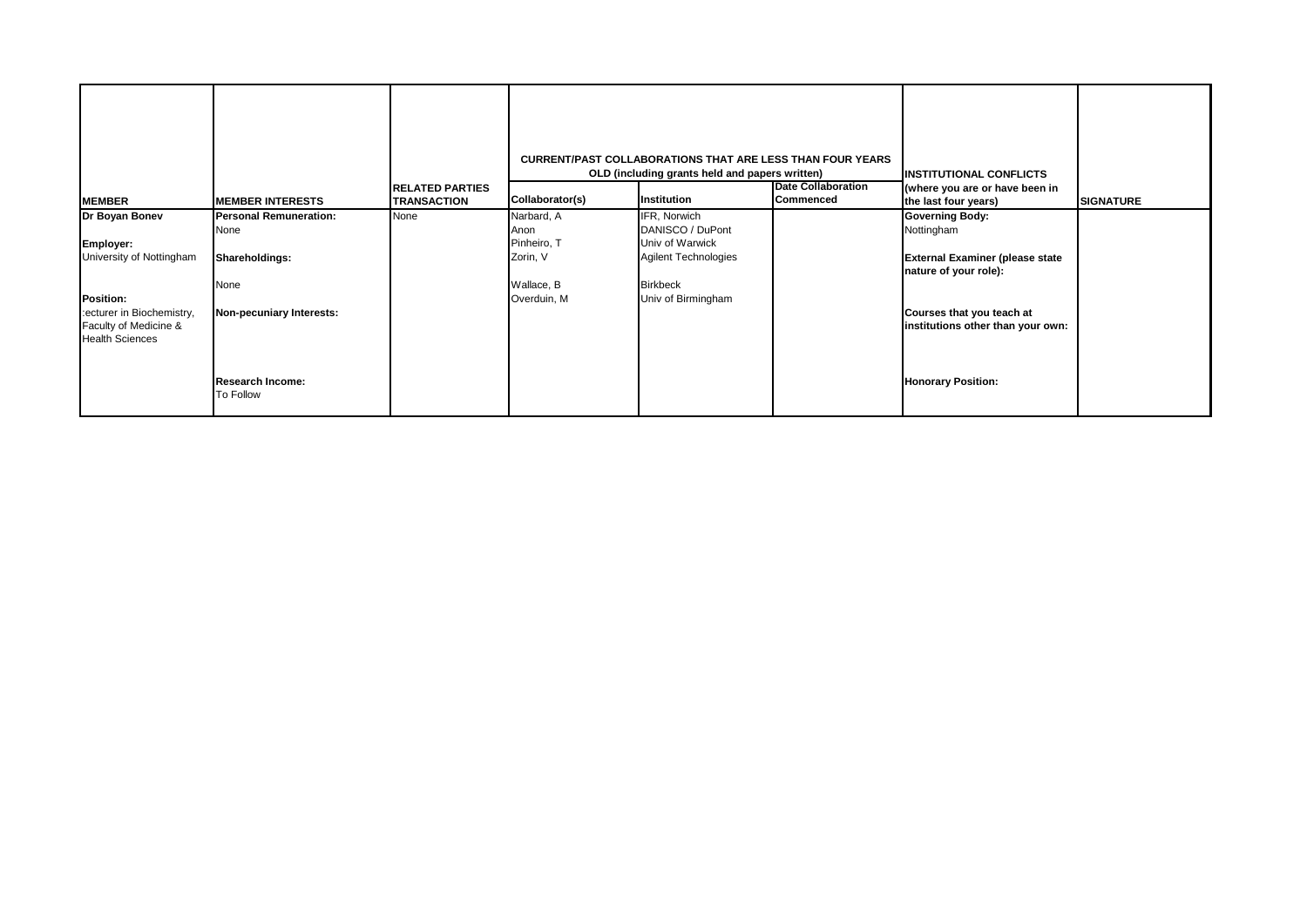|                                                                                                                                      |                                                                                                                                                                                                                                                             | <b>RELATED PARTIES</b> |                                                            | <b>CURRENT/PAST COLLABORATIONS THAT ARE LESS THAN FOUR YEARS</b><br>OLD (including grants held and papers written) | <b>Date Collaboration</b> | <b>INSTITUTIONAL CONFLICTS (where</b><br>you are or have been in the last four                                                                                                                                                                                                                                                                |                  |
|--------------------------------------------------------------------------------------------------------------------------------------|-------------------------------------------------------------------------------------------------------------------------------------------------------------------------------------------------------------------------------------------------------------|------------------------|------------------------------------------------------------|--------------------------------------------------------------------------------------------------------------------|---------------------------|-----------------------------------------------------------------------------------------------------------------------------------------------------------------------------------------------------------------------------------------------------------------------------------------------------------------------------------------------|------------------|
| <b>MEMBER</b>                                                                                                                        | <b>MEMBER INTERESTS</b>                                                                                                                                                                                                                                     | <b>TRANSACTION</b>     | Collaborator(s)                                            | Institution                                                                                                        | Commenced                 | years)                                                                                                                                                                                                                                                                                                                                        | <b>SIGNATURE</b> |
| <b>Professor Arthur Butt</b><br><b>Employer:</b><br>University of Portsmouth<br>Position:<br>Professor of Cellular<br>Neurophsiology | <b>Personal Remuneration:</b><br>None<br>Shareholdings:<br>None<br>Non-pecuniary Interests:<br>None<br><b>Research Income:</b><br>BBSRC, MRC, EU, Multiple Sclerosis<br>Society, International Spinal<br><b>Research Trust</b><br><b>Anatomical Society</b> |                        | Verkhrastsky, A<br>Rattray, M<br>Barnett, S<br>Bradbury, E | Manchester<br>Reading<br>Glasgow<br>King's College, London                                                         | 2008<br>2012              | 2008 Governing Body:<br>2012 External Examiner (please state<br>nature of your role):<br>Leicester - PhD Examiner<br>Leeds - PhD Examiner<br>UCL - PhD Examiner<br>Sheffield - PhD Examiner<br>Babraham - PhD Examiner<br>Cambridge - PhD Examiner<br>Courses that you teach at<br>institutions other than your own:<br><b>BSc course KCL</b> |                  |
|                                                                                                                                      |                                                                                                                                                                                                                                                             |                        |                                                            |                                                                                                                    |                           | MSc course Insitute of Psychiatry<br><b>Honorary Position:</b>                                                                                                                                                                                                                                                                                |                  |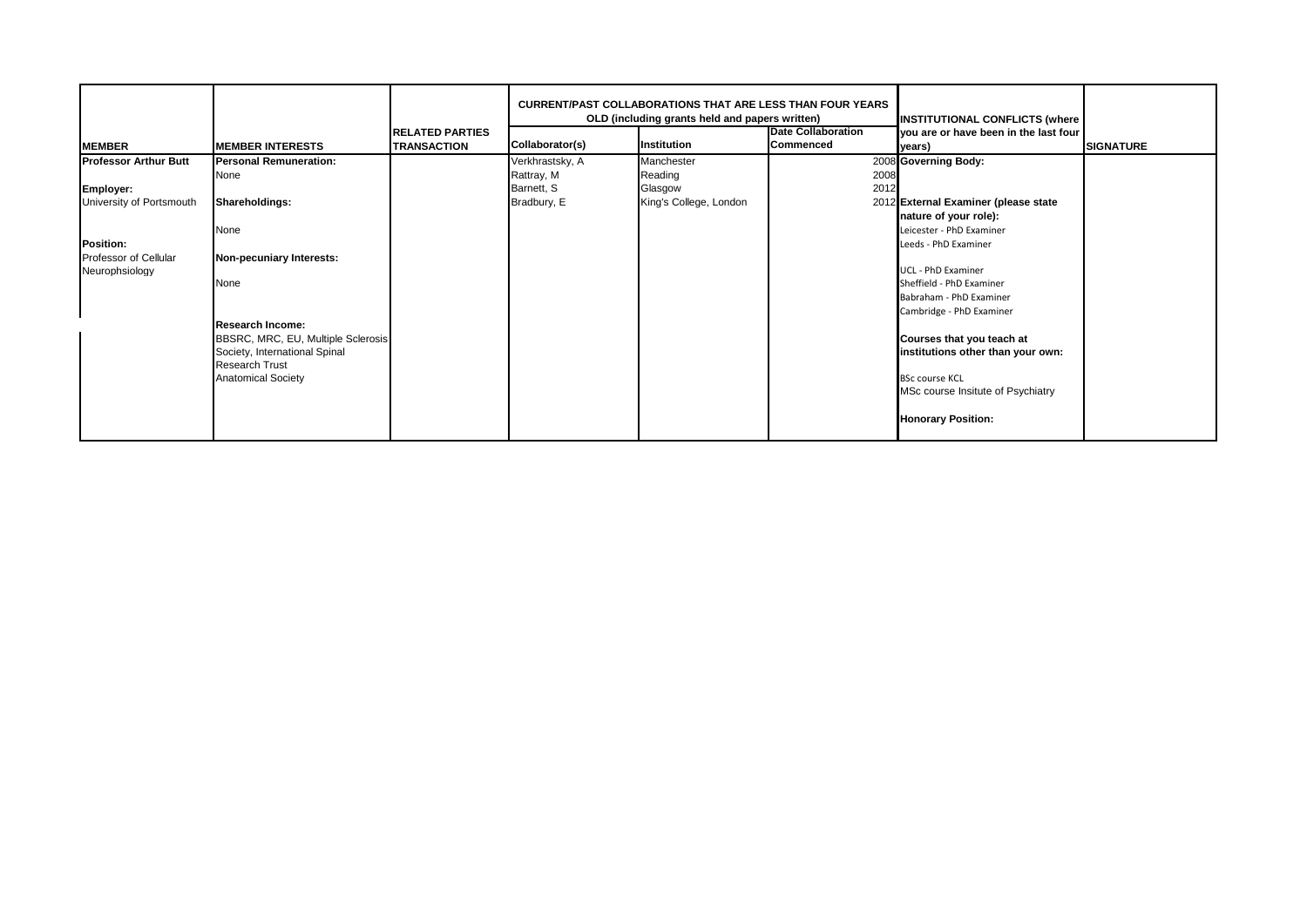| <b>IMEMBER</b>          | <b>IMEMBER INTERESTS</b>                                               | <b>RELATED PARTIES</b><br><b>TRANSACTION</b> | Collaborator(s)                                              | <b>CURRENT/PAST COLLABORATIONS THAT ARE LESS THAN FOUR YEARS</b><br>OLD (including grants held and papers written)<br>Institution | <b>Date Collaboration</b><br><b>Commenced</b> | <b>INSTITUTIONAL CONFLICTS</b><br>(where you are or have been in<br>the last four years) | <b>SIGNATURE</b> |
|-------------------------|------------------------------------------------------------------------|----------------------------------------------|--------------------------------------------------------------|-----------------------------------------------------------------------------------------------------------------------------------|-----------------------------------------------|------------------------------------------------------------------------------------------|------------------|
| Dr Bernadette Byrne     | <b>Personal Remuneration:</b>                                          | None                                         | Alex Grabov                                                  | Imperial College London                                                                                                           |                                               | Apr-08 Governing Body:                                                                   |                  |
|                         | Imperial College, University of<br>Edinburgh, University of Gothenburg |                                              | Danny Altman                                                 | <b>Imperial College London</b>                                                                                                    | Dec-08 None                                   |                                                                                          |                  |
| Employer:               |                                                                        |                                              | <b>Geoff Smith</b>                                           | University of Cambridge                                                                                                           | Oct-08                                        |                                                                                          |                  |
| Imperial College London | Shareholdings:                                                         |                                              | <b>Steve Matthews</b>                                        | Imperial College London                                                                                                           |                                               | Oct-07 External Examiner (please state<br>nature of your role):                          |                  |
|                         | None                                                                   |                                              | <b>Helen Atkins</b>                                          | Defence Science and<br>Technology and<br>Laboratories                                                                             |                                               | Nov-02 Phd examiner at Uni of Cambridge,<br>Glasgow and Aston                            |                  |
| Position:               |                                                                        |                                              | So Iwata                                                     | Imperial College London                                                                                                           | Oct-98                                        |                                                                                          |                  |
| Reader                  | Non-pecuniary Interests:                                               |                                              | Kenny Linton                                                 | Queen Mary's University<br>London                                                                                                 |                                               | Jun-04 Courses that you teach at<br>institutions other than your own:                    |                  |
|                         | None                                                                   |                                              | Rivka Issacson                                               | <b>Imperial College London</b>                                                                                                    | May-10 None                                   |                                                                                          |                  |
|                         |                                                                        |                                              | Sergei Kazarian                                              | Imperial College London                                                                                                           | Oct-10                                        |                                                                                          |                  |
|                         | <b>Research Income:</b>                                                |                                              | Sam Gellman                                                  | University of Madison,<br>Wisconsin                                                                                               |                                               | Sep-08 Honorary Position:                                                                |                  |
|                         | EU DSTL, GSK, MRC, NIH, BBSRC                                          |                                              | Julia Hubbard/Simon<br>Dowell/ Ben Bax<br>Georgias Diallinas | <b>Glaxo-Smith Kline</b><br>University of Athens                                                                                  | Dec-10                                        |                                                                                          |                  |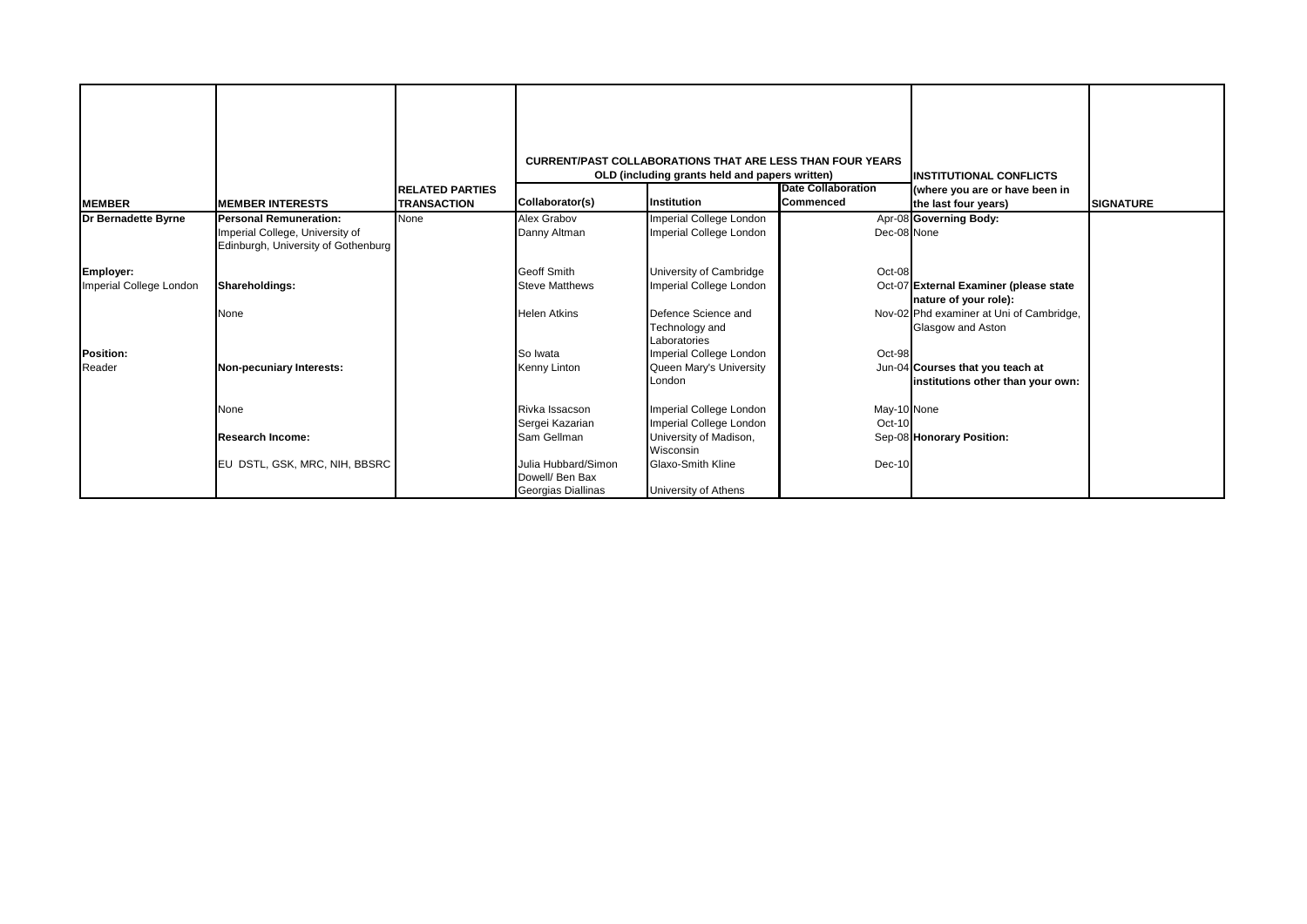|                                  |                                   |                        |                                                       | <b>CURRENT/PAST COLLABORATIONS THAT ARE LESS THAN FOUR YEARS</b> |                           |                                                                                                                                                                                                                                                         |                  |
|----------------------------------|-----------------------------------|------------------------|-------------------------------------------------------|------------------------------------------------------------------|---------------------------|---------------------------------------------------------------------------------------------------------------------------------------------------------------------------------------------------------------------------------------------------------|------------------|
|                                  |                                   |                        |                                                       | OLD (including grants held and papers written)                   | <b>Date Collaboration</b> | <b>IINSTITUTIONAL CONFLICTS</b>                                                                                                                                                                                                                         |                  |
|                                  |                                   | <b>RELATED PARTIES</b> | Collaborator(s)                                       | Institution                                                      | <b>Commenced</b>          | (where you are or have been in                                                                                                                                                                                                                          |                  |
| <b>MEMBER</b>                    | <b>MEMBER INTERESTS</b>           | <b>TRANSACTION</b>     |                                                       |                                                                  |                           | the last four years)                                                                                                                                                                                                                                    | <b>SIGNATURE</b> |
| <b>Title Firstname Surname</b>   | <b>Personal Remuneration:</b>     | none                   |                                                       | <b>Dundee</b>                                                    |                           | 2010 Governing Body:                                                                                                                                                                                                                                    |                  |
|                                  |                                   |                        | Dr Nicola Stan                                        |                                                                  |                           |                                                                                                                                                                                                                                                         |                  |
| Prof Gregory Challis             | University of Warwick             |                        | Dr Barrie Wilkinson                                   | <b>Biotica Technology Ltd</b>                                    | 2009                      |                                                                                                                                                                                                                                                         |                  |
| Employer:                        | Syngenta                          |                        | Prof Jim Naismith                                     | <b>St Andrews</b>                                                | 2004                      |                                                                                                                                                                                                                                                         |                  |
| University of Warwick            | Shareholdings:                    |                        | Dr Clare Elliot/Dr Paul                               | Syngenta Ltd                                                     |                           | 2010 External Examiner (please state                                                                                                                                                                                                                    |                  |
|                                  |                                   |                        | Worthington/Dr Nick<br>Mulholland/Dr Jason<br>Vincent |                                                                  |                           | nature of your role):                                                                                                                                                                                                                                   |                  |
|                                  | none                              |                        | Prof. Andrew Munro, Prof. Manchester                  |                                                                  |                           | 2010 Undergraduate Examiner - Cardiff                                                                                                                                                                                                                   |                  |
|                                  |                                   |                        | <b>Nigel Scrutton</b>                                 |                                                                  |                           | Chemistry                                                                                                                                                                                                                                               |                  |
| <b>Position:</b>                 |                                   |                        | Prof. John Lewis                                      | Royal Holloway                                                   | 2006                      | John Innes Centre / UEA (PhD<br>examiner); University of Oxford (PhD<br>examiner); University of Cambridge<br>(PhD examiner); University of Turku<br>(PhD examiner); University of Edinburgh<br>(PhD examiner); University of Bristol<br>(PhD examiner) |                  |
| Professor of Chemical<br>Biology | Non-pecuniary Interests:          |                        | Prof. Eshwar<br>Mahenthiralingam                      | Cardiff                                                          |                           | 2010 Courses that you teach at<br>institutions other than your own:                                                                                                                                                                                     |                  |
|                                  | none                              |                        | Prof. Julian Parkhill                                 | Sanger Centre                                                    | 2009                      |                                                                                                                                                                                                                                                         |                  |
|                                  |                                   |                        | Dr Andrew Waller                                      | <b>Animal Health Trust</b>                                       | 2008                      |                                                                                                                                                                                                                                                         |                  |
|                                  | <b>Research Income:</b>           |                        | Prof Sean Doyle                                       | <b>NUI Maynooth</b>                                              | 2011                      |                                                                                                                                                                                                                                                         |                  |
|                                  | BBSRC, NIH, USDA, Biotica         |                        | Prof. Sir David Hopwood,                              | John Innes Centre                                                | 2007                      |                                                                                                                                                                                                                                                         |                  |
|                                  | Technology Ltd, Syngenta Ltd, RSC |                        | Prof. Keith Chater, Prof.                             |                                                                  |                           |                                                                                                                                                                                                                                                         |                  |
|                                  |                                   |                        | Mervyn Bibb                                           |                                                                  |                           |                                                                                                                                                                                                                                                         |                  |
|                                  |                                   |                        | see attached for<br>international<br>collaborations   |                                                                  |                           |                                                                                                                                                                                                                                                         |                  |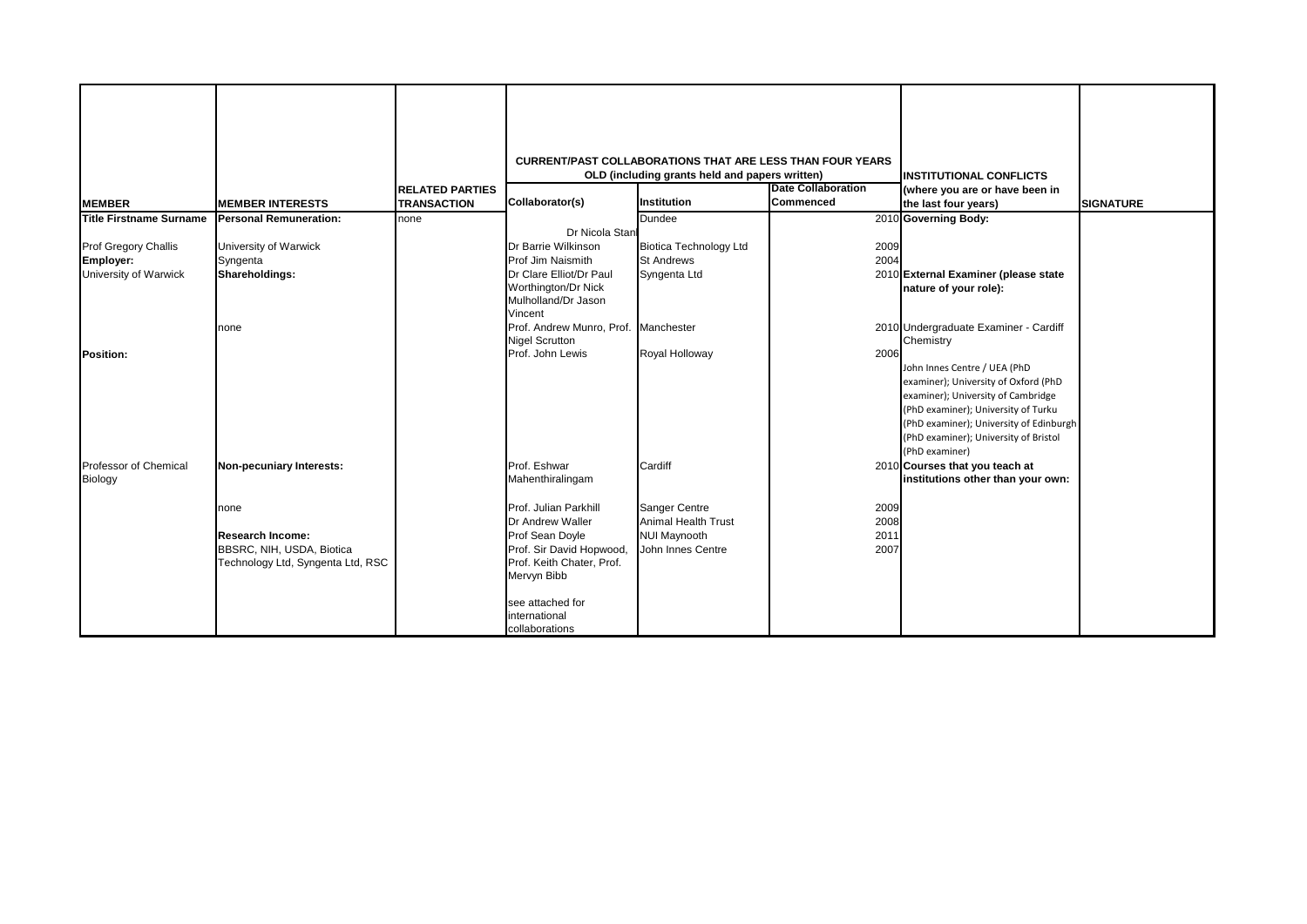|                                                                                                         |                                                                                                                                                            | <b>RELATED PARTIES</b> |                 | OLD (including grants held and papers written) | <b>CURRENT/PAST COLLABORATIONS THAT ARE LESS THAN FOUR YEARS</b><br><b>Date Collaboration</b> | <b>INSTITUTIONAL CONFLICTS</b><br>(where you are or have been in                                                                                                                        |                  |
|---------------------------------------------------------------------------------------------------------|------------------------------------------------------------------------------------------------------------------------------------------------------------|------------------------|-----------------|------------------------------------------------|-----------------------------------------------------------------------------------------------|-----------------------------------------------------------------------------------------------------------------------------------------------------------------------------------------|------------------|
| <b>MEMBER</b>                                                                                           | <b>MEMBER INTERESTS</b>                                                                                                                                    | <b>TRANSACTION</b>     | Collaborator(s) | Institution                                    | <b>Commenced</b>                                                                              | the last four years)                                                                                                                                                                    | <b>SIGNATURE</b> |
| Dr Paul Clarke<br>Employer:<br>University of Dundee<br>Position:<br>Professor of Cancer Cell<br>Biology | <b>Personal Remuneration:</b><br>To follow<br>Shareholdings:<br>To follow<br>Non-pecuniary Interests:<br>To follow<br><b>Research Income:</b><br>To follow | To follow              |                 |                                                |                                                                                               | <b>Governing Body:</b><br><b>External Examiner (please state</b><br>nature of your role):<br>Birmingham<br>Manchester<br>Courses that you teach at<br>institutions other than your own: |                  |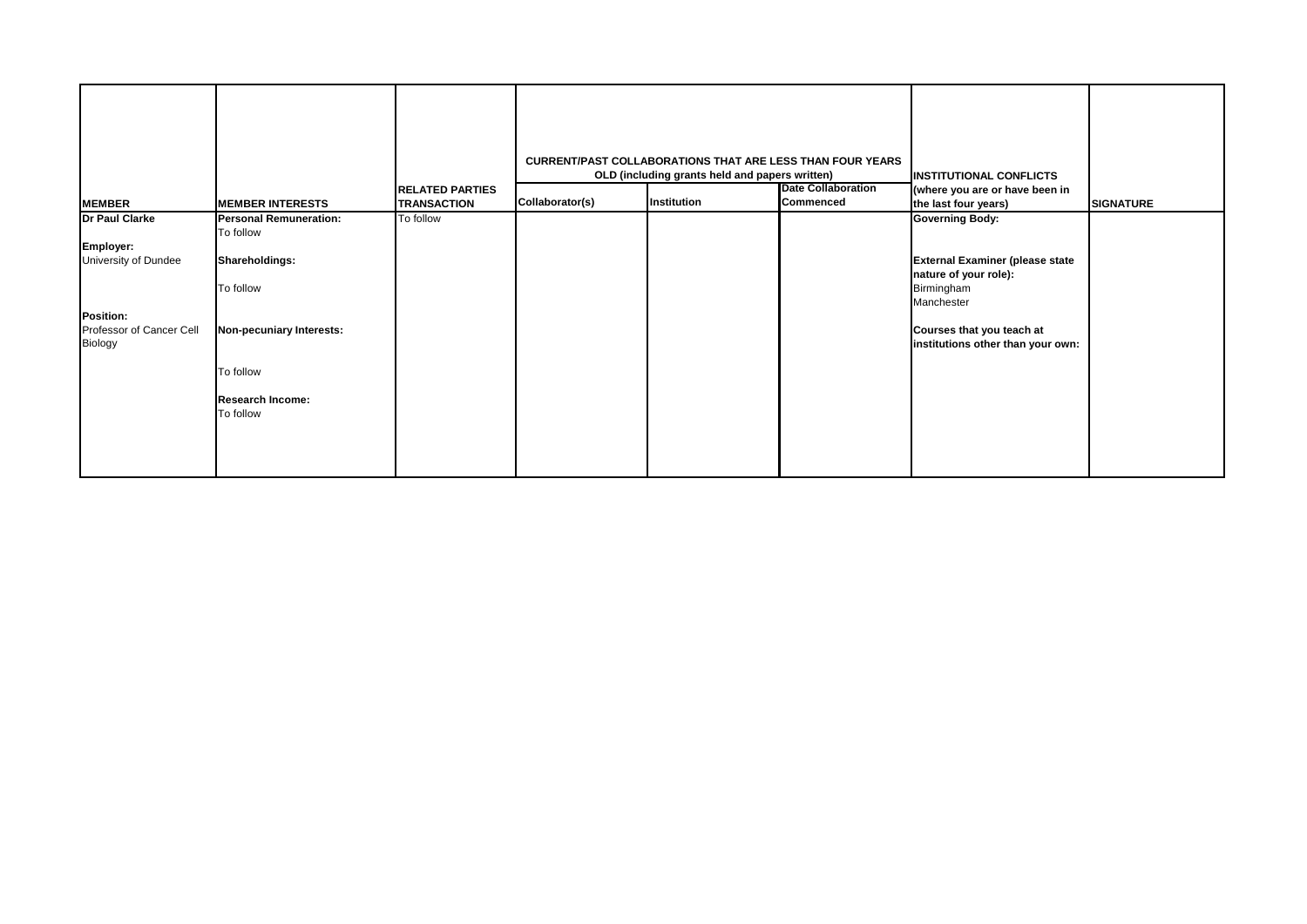|                                                              |                                                                                                                  | <b>IRELATED PARTIES</b> |                                                                                | <b>CURRENT/PAST COLLABORATIONS THAT ARE LESS THAN FOUR YEARS</b><br>OLD (including grants held and papers written) | <b>Date Collaboration</b>                                                           | <b>IINSTITUTIONAL CONFLICTS</b><br>(where you are or have been in                                                                                |                  |
|--------------------------------------------------------------|------------------------------------------------------------------------------------------------------------------|-------------------------|--------------------------------------------------------------------------------|--------------------------------------------------------------------------------------------------------------------|-------------------------------------------------------------------------------------|--------------------------------------------------------------------------------------------------------------------------------------------------|------------------|
| <b>MEMBER</b>                                                | <b>MEMBER INTERESTS</b>                                                                                          | <b>TRANSACTION</b>      | Collaborator(s)                                                                | Institution                                                                                                        | <b>Commenced</b>                                                                    | the last four years)                                                                                                                             | <b>SIGNATURE</b> |
| Dr Paul Dalby<br>Employer:<br><b>UCL</b><br><b>Position:</b> | <b>Personal Remuneration:</b><br>University College London<br>Shareholdings:<br>None<br>Non-pecuniary Interests: | None                    | S Jackson<br>E Main<br>Q Pankhurst<br>P Matejtshuk<br>D Werling<br>N Thornhill | Cambridge<br><b>Sussex</b><br>Royal Institution<br><b>NIBSC</b><br><b>RVC</b><br>Imperial                          | 2007-2010<br>2007-2010<br>2007-2010<br>2005-present<br>2006-present<br>2010-present | <b>Governing Body:</b><br>None<br><b>External Examiner (please state</b><br>nature of your role):<br>Cambridge (PhD)<br>York (PhD)<br>Kent (PhD) | Paul Dalby       |
| Reader in Biochemical<br>Engineering                         | None<br><b>Research Income:</b><br><b>EPSRC</b><br><b>BBSRC</b>                                                  |                         |                                                                                |                                                                                                                    |                                                                                     | Courses that you teach at institutions other than your own:<br><b>None</b>                                                                       |                  |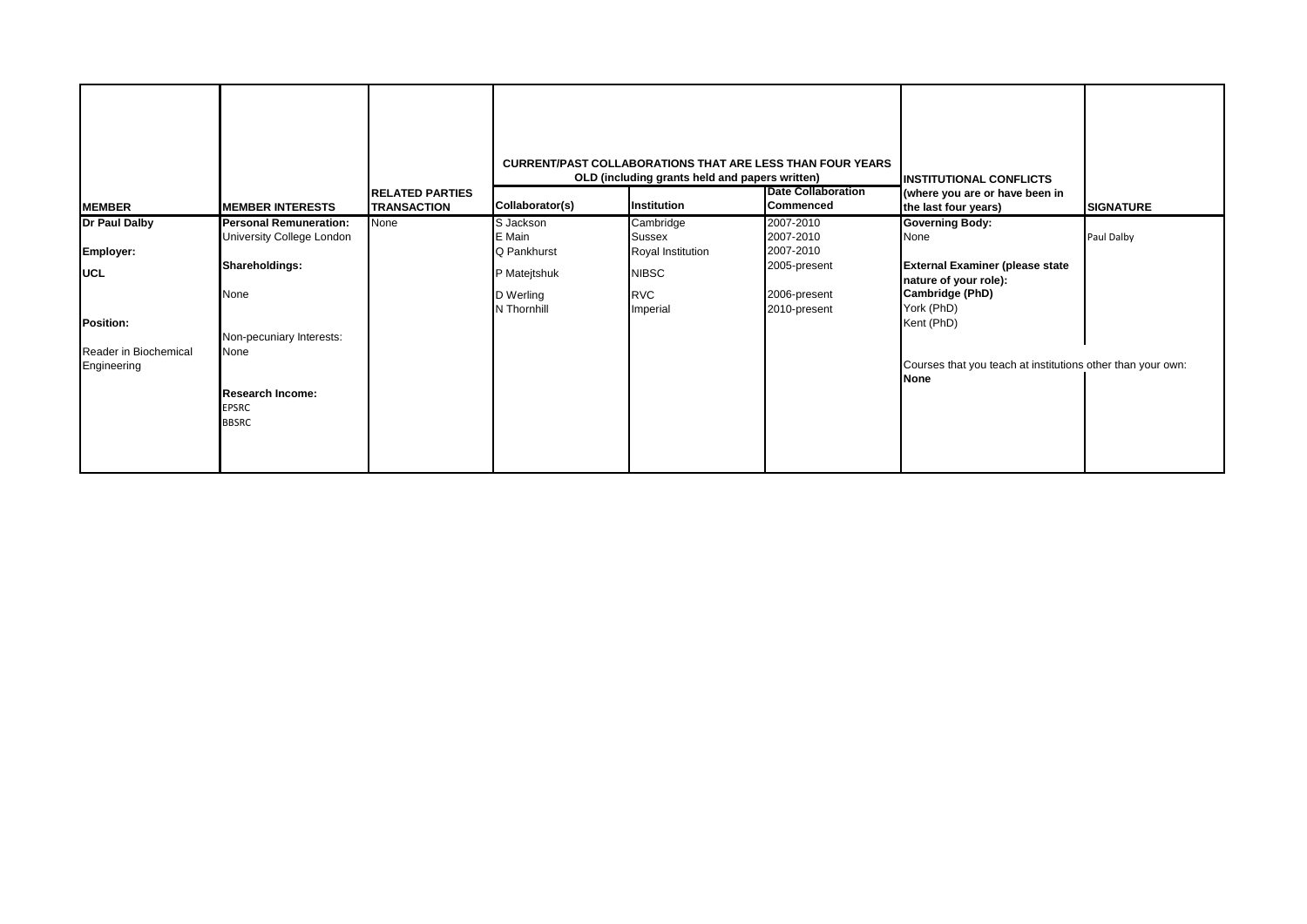|                                                                 |                                |                        |                 | <b>CURRENT/PAST COLLABORATIONS THAT ARE LESS THAN FOUR YEARS</b> |                           |                                                                  |                  |
|-----------------------------------------------------------------|--------------------------------|------------------------|-----------------|------------------------------------------------------------------|---------------------------|------------------------------------------------------------------|------------------|
|                                                                 |                                | <b>RELATED PARTIES</b> |                 | OLD (including grants held and papers written)                   | <b>Date Collaboration</b> | <b>INSTITUTIONAL CONFLICTS</b><br>(where you are or have been in |                  |
| <b>MEMBER</b>                                                   | <b>MEMBER INTERESTS</b>        | <b>TRANSACTION</b>     | Collaborator(s) | Institution                                                      | <b>Commenced</b>          | the last four years)                                             | <b>SIGNATURE</b> |
| <b>Professor Shireen-Anne</b>                                   | <b>Personal Remuneration:</b>  | N/A                    | Imai, Y         | University of Sendai                                             |                           | 2008 Governing Body:                                             |                  |
| <b>Davies</b>                                                   | N/A                            |                        | Kurara, S       | University of Sendai                                             | 2007                      |                                                                  |                  |
| Employer:                                                       |                                |                        |                 |                                                                  |                           |                                                                  |                  |
| University of Glasgow                                           | Shareholdings:                 |                        |                 |                                                                  |                           | <b>External Examiner (please state</b><br>nature of your role):  |                  |
|                                                                 | N/A                            |                        |                 |                                                                  |                           |                                                                  |                  |
| Position:<br>Professor of Integrative<br><b>Cell Signalling</b> | Non-pecuniary Interests:       |                        |                 |                                                                  |                           | Courses that you teach at<br>institutions other than your own:   |                  |
|                                                                 | N/A                            |                        |                 |                                                                  |                           |                                                                  |                  |
|                                                                 | <b>Research Income:</b><br>N/A |                        |                 |                                                                  |                           | <b>Honorary Position:</b>                                        |                  |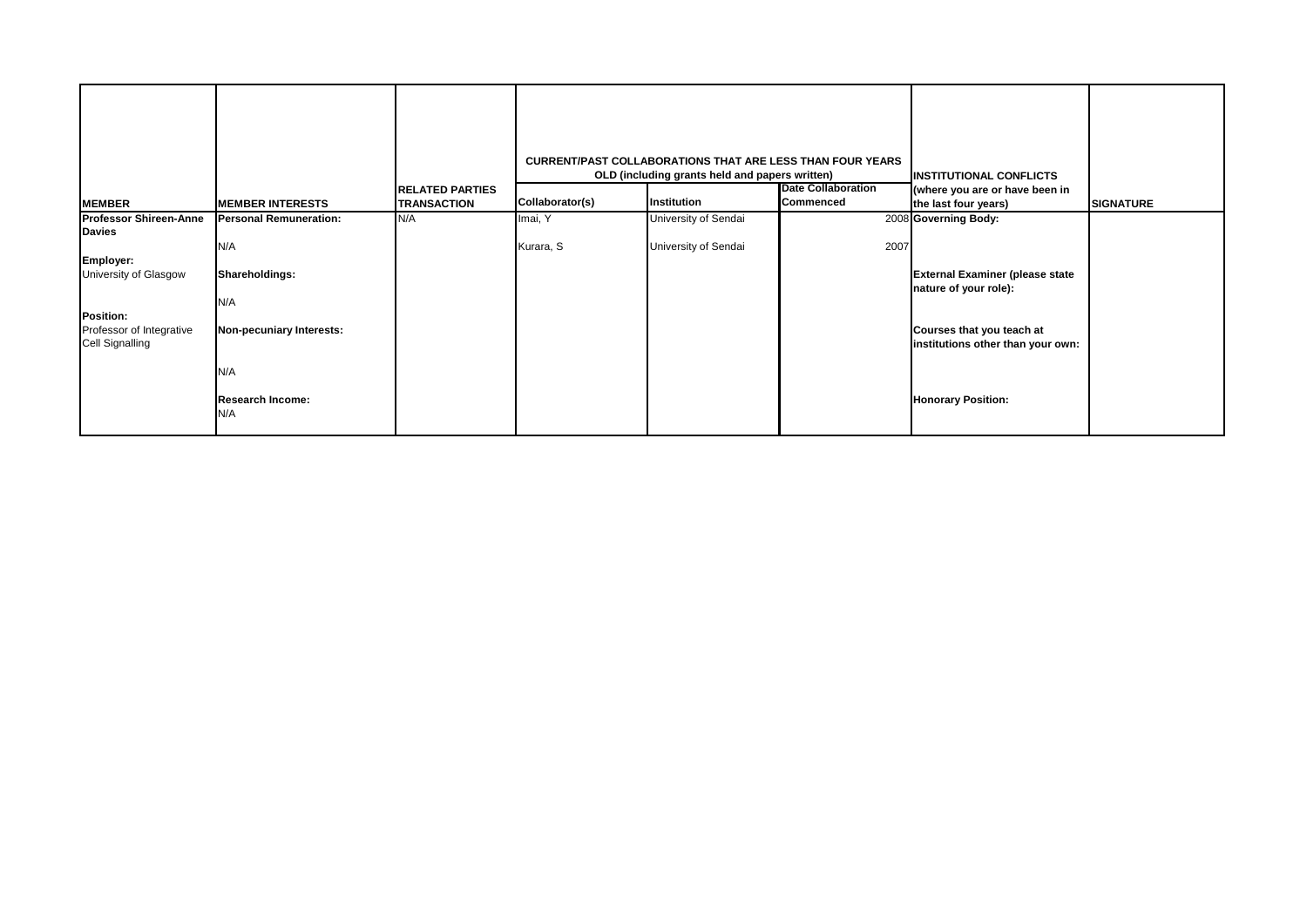| <b>MEMBER</b>          | <b>MEMBER INTERESTS</b>                                                                                                            | <b>RELATED PARTIES</b><br><b>TRANSACTION</b> | Collaborator(s)                        | <b>CURRENT/PAST COLLABORATIONS THAT ARE LESS THAN FOUR YEARS</b><br>OLD (including grants held and papers written)<br>Institution | <b>Date Collaboration</b><br><b>Commenced</b> | <b>INSTITUTIONAL CONFLICTS</b><br>(where you are or have been in<br>the last four years) | <b>SIGNATURE</b> |
|------------------------|------------------------------------------------------------------------------------------------------------------------------------|----------------------------------------------|----------------------------------------|-----------------------------------------------------------------------------------------------------------------------------------|-----------------------------------------------|------------------------------------------------------------------------------------------|------------------|
| Dr Diane Hanger        | <b>Personal Remuneration:</b>                                                                                                      |                                              | Malcolm Ward                           | Proteome Sciences PLC                                                                                                             |                                               | <b>Governing Body:</b>                                                                   |                  |
| Employer:              |                                                                                                                                    |                                              | Michael Coleman<br>Jacqui van Der Spuy | Babraham Institute,<br>Cambridge<br>Institute of Opthalmology,<br><b>UCL</b>                                                      | 2005<br>2011                                  |                                                                                          |                  |
| Kings College London   | Shareholdings:                                                                                                                     |                                              |                                        |                                                                                                                                   |                                               | <b>External Examiner (please state</b><br>nature of your role):                          |                  |
| Position:              |                                                                                                                                    |                                              |                                        |                                                                                                                                   |                                               | MSc Integrative Neuroscience, Imperial College London, external examir                   |                  |
| Reader in Neuroscience | Non-pecuniary Interests:                                                                                                           |                                              |                                        |                                                                                                                                   |                                               | Courses that you teach at<br>institutions other than your own:                           |                  |
|                        | Royal Soc Indust Fellowship at GSK<br>2006 - 2008<br>Joint Industrial Fellowship at GSK 2008<br>$-2012$<br><b>Research Income:</b> |                                              |                                        |                                                                                                                                   |                                               | <b>Honorary Position:</b>                                                                |                  |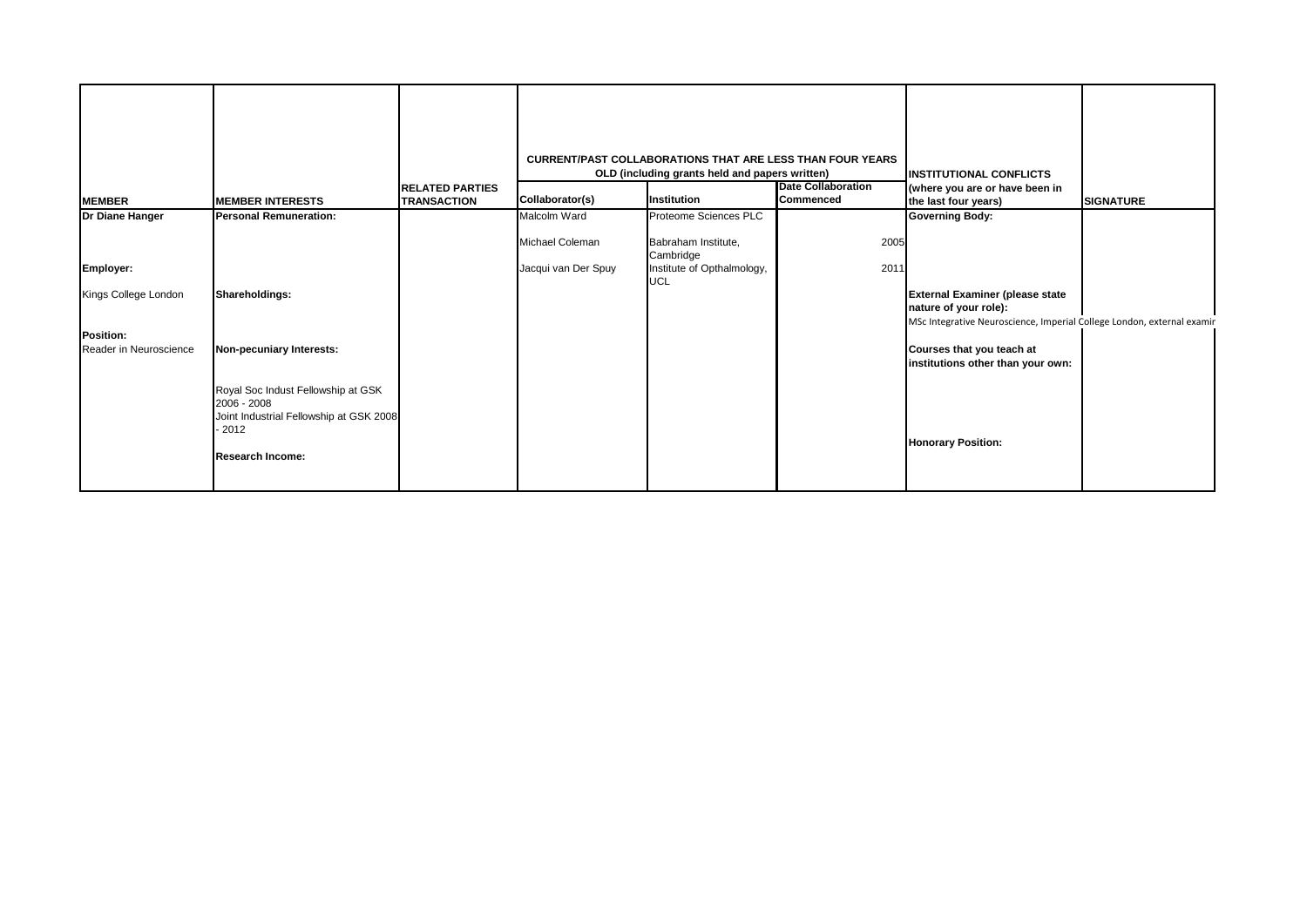| <b>MEMBER</b>                           | <b>MEMBER INTERESTS</b>                  | <b>RELATED PARTIES</b><br><b>TRANSACTION</b> | Collaborator(s)       | <b>CURRENT/PAST COLLABORATIONS THAT ARE LESS THAN FOUR YEARS</b><br>OLD (including grants held and papers written)<br>Institution | <b>Date Collaboration</b><br>Commenced | <b>INSTITUTIONAL CONFLICTS</b><br>(where you are or have been in<br>the last four years) | <b>SIGNATURE</b>  |
|-----------------------------------------|------------------------------------------|----------------------------------------------|-----------------------|-----------------------------------------------------------------------------------------------------------------------------------|----------------------------------------|------------------------------------------------------------------------------------------|-------------------|
| Prof. Julian Hiscox                     | <b>Personal Remuneration:</b>            |                                              |                       |                                                                                                                                   |                                        | <b>Governing Body:</b>                                                                   |                   |
|                                         |                                          |                                              | Adrian Whitehouse     | University of Leeds                                                                                                               | Ongoing                                |                                                                                          |                   |
| Employer:                               |                                          |                                              | John Barr             |                                                                                                                                   |                                        |                                                                                          | Julian A. Hiscox. |
| University of Liverpool                 | Shareholdings:                           |                                              | Adam Nelson           |                                                                                                                                   |                                        | <b>External Examiner (please state</b>                                                   |                   |
|                                         |                                          |                                              |                       |                                                                                                                                   |                                        | nature of your role):                                                                    |                   |
|                                         |                                          |                                              | Neil Ranson           |                                                                                                                                   |                                        | Brunel University (Biosciences External)                                                 |                   |
| Position:                               |                                          |                                              |                       |                                                                                                                                   |                                        |                                                                                          |                   |
| Chair in Infection and<br>Global Health | Non-pecuniary Interests:                 |                                              |                       |                                                                                                                                   |                                        | Courses that you teach at<br>institutions other than your own:                           |                   |
|                                         |                                          |                                              | <b>David Matthews</b> | University of Bristol                                                                                                             |                                        |                                                                                          |                   |
|                                         | <b>Research Income:</b><br>~£750,000 MRC |                                              | Paul Digard           | Roslin Insitute                                                                                                                   |                                        | <b>Honorary Position:</b>                                                                |                   |
|                                         | ~£150,000 Health Protection Agency       |                                              |                       |                                                                                                                                   |                                        | Previously employed at the<br>University of Leeds (2003-2012).                           |                   |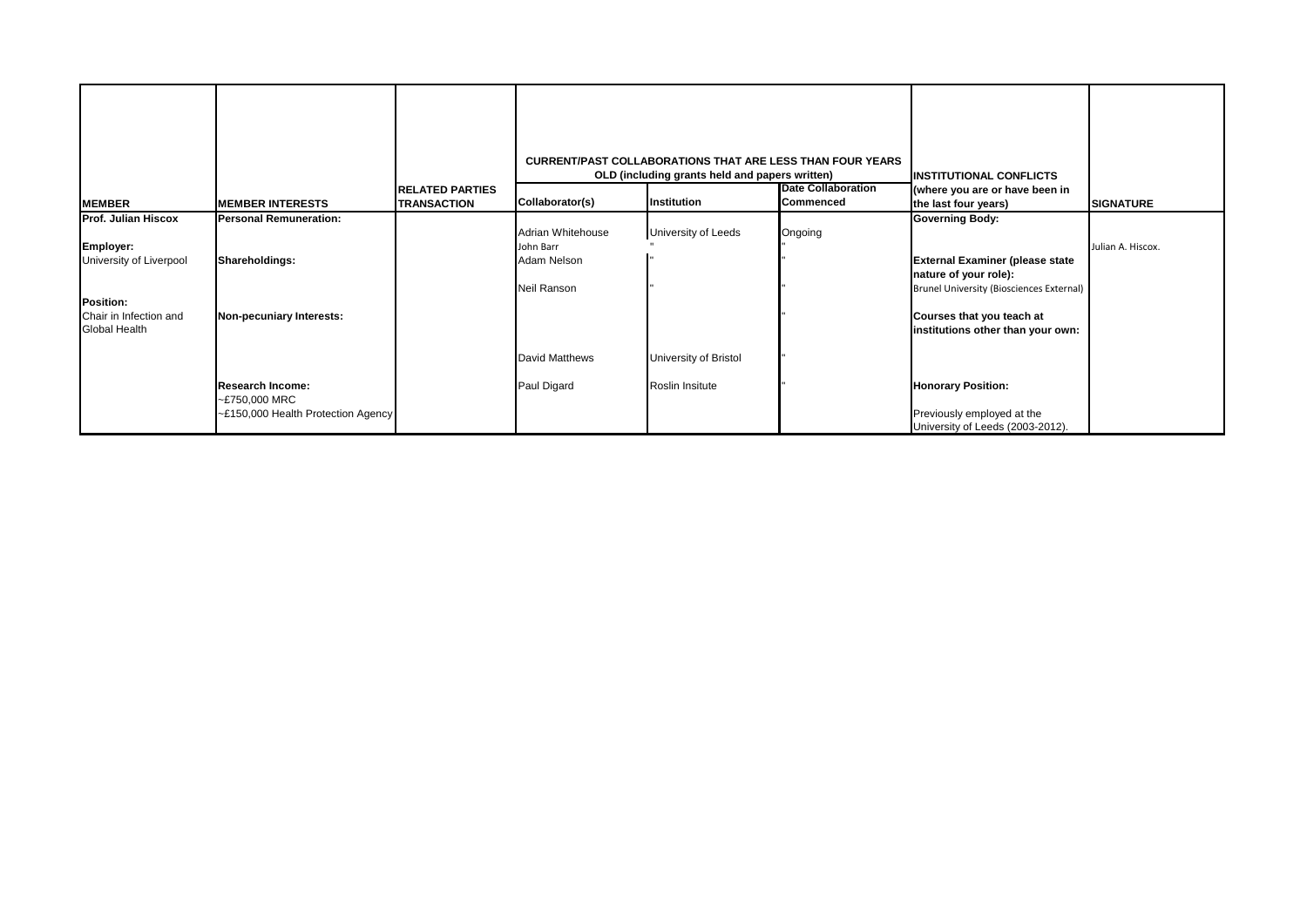| <b>MEMBER</b>           | <b>MEMBER INTERESTS</b>       | <b>RELATED PARTIES</b><br><b>TRANSACTION</b> | Collaborator(s)         | <b>CURRENT/PAST COLLABORATIONS THAT ARE LESS THAN FOUR YEARS</b><br>OLD (including grants held and papers written)<br>Institution | <b>Date Collaboration</b><br>Commenced | <b>INSTITUTIONAL CONFLICTS</b><br>(where you are or have been in<br>the last four years) | <b>SIGNATURE</b> |
|-------------------------|-------------------------------|----------------------------------------------|-------------------------|-----------------------------------------------------------------------------------------------------------------------------------|----------------------------------------|------------------------------------------------------------------------------------------|------------------|
| Dr Julia Hubbard        | <b>Personal Remuneration:</b> | Dr Huw Williams,<br>Imperial (Partner)       | M Overduin              | Birmingham                                                                                                                        |                                        | <b>Governing Body:</b>                                                                   |                  |
| Employer:               | <b>GSK</b>                    |                                              | <b>Bernadette Byrne</b> | Imperial<br><b>MRC Mill Hill Structural</b><br>Biology                                                                            |                                        | None                                                                                     |                  |
| GlaxoSmithKline R&D     | Shareholdings:                |                                              |                         |                                                                                                                                   |                                        | <b>External Examiner (please state</b><br>nature of your role):                          |                  |
| Position:               | <b>GSK</b>                    |                                              |                         |                                                                                                                                   |                                        |                                                                                          |                  |
| Senior Research Officer | Non-pecuniary Interests:      |                                              |                         |                                                                                                                                   |                                        | Courses that you teach at<br>institutions other than your own:                           |                  |
|                         | <b>Imperial College</b>       |                                              |                         |                                                                                                                                   |                                        | None                                                                                     |                  |
|                         | Research Income:<br>None      |                                              |                         |                                                                                                                                   |                                        | <b>Honorary Position:</b>                                                                |                  |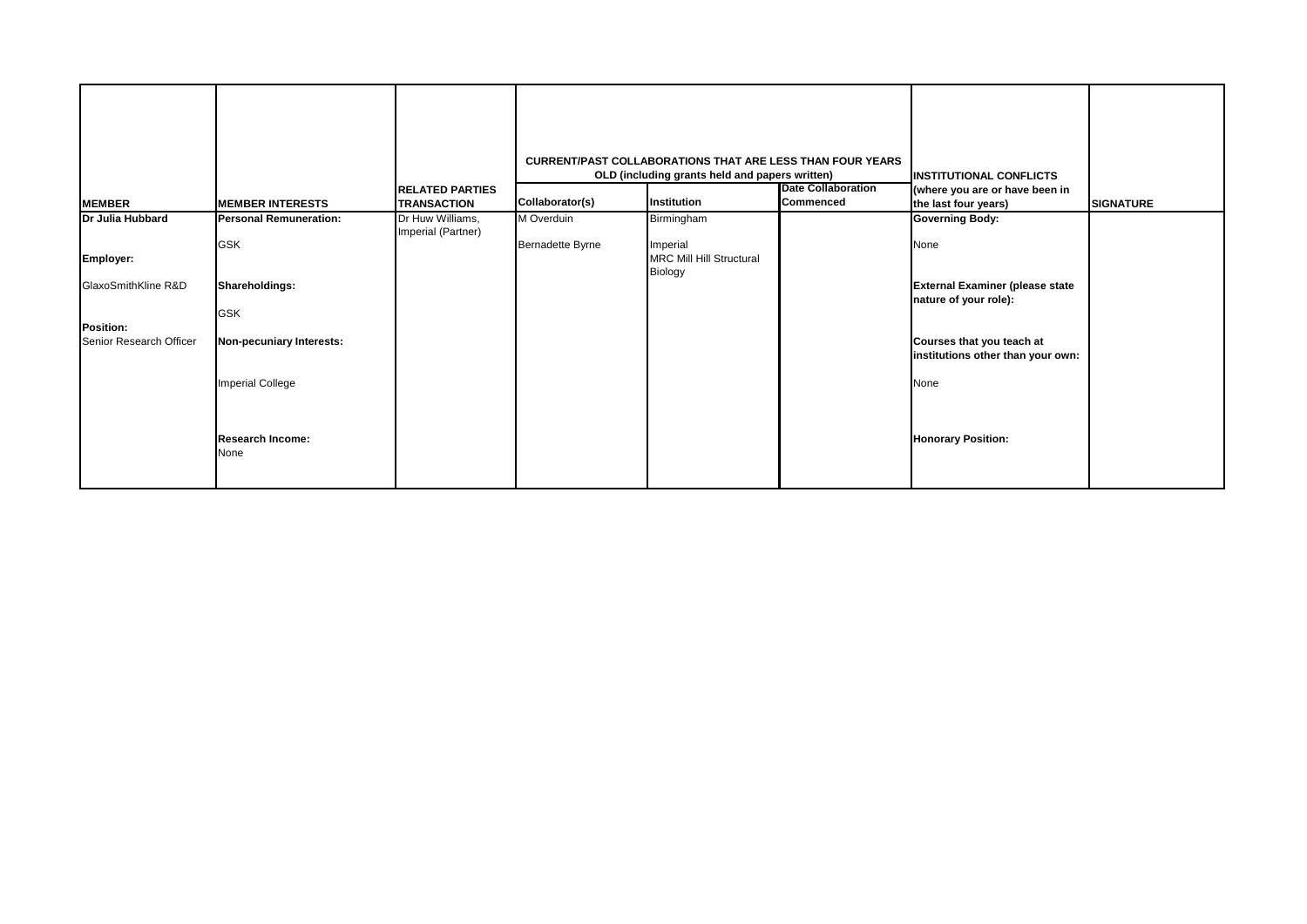| <b>MEMBER</b>                                                    | <b>MEMBER INTERESTS</b>                                                                                                                            | <b>RELATED PARTIES</b><br><b>TRANSACTION</b> | Collaborator(s)                                                                                                                                       | <b>CURRENT/PAST COLLABORATIONS THAT ARE LESS THAN FOUR YEARS</b><br>OLD (including grants held and papers written)<br>Institution | <b>Date Collaboration</b><br>Commenced | <b>IINSTITUTIONAL CONFLICTS</b><br>(where you are or have been in<br>the last four years)                                                                                                                                 | <b>SIGNATURE</b> |
|------------------------------------------------------------------|----------------------------------------------------------------------------------------------------------------------------------------------------|----------------------------------------------|-------------------------------------------------------------------------------------------------------------------------------------------------------|-----------------------------------------------------------------------------------------------------------------------------------|----------------------------------------|---------------------------------------------------------------------------------------------------------------------------------------------------------------------------------------------------------------------------|------------------|
| Professor Nicolas le Brun Personal Remuneration:                 |                                                                                                                                                    | To follow                                    | Simon Andrews                                                                                                                                         | Reading                                                                                                                           |                                        | <b>Governing Body:</b>                                                                                                                                                                                                    |                  |
| Employer:<br>University of East Anglia<br>Position:<br>Professor | University of East Anglia<br>Shareholdings:<br>None<br>Non-pecuniary Interests:<br>None<br><b>Research Income:</b><br><b>BBSRC, Wellcome Trust</b> |                                              | <b>Lars Hederstedt</b><br>Lucis Banci<br>Jeff Green<br>Mike Johnson<br><b>Grant Mauk, Michael</b><br>Murphy<br><b>Richard Strange</b><br>Roger Buxton | Lund<br>Florence<br>Sheffield<br>Georgia, USA<br>British Columbia, Canada<br>Liverpool<br><b>NIMR</b>                             |                                        | <b>External Examiner (please state</b><br>nature of your role):<br>Oxford (PhD)<br>Cambridge (PhD)<br>Newcastle (PhD)<br>Leicester (PhD)<br>Essex (MSc)<br>Courses that you teach at<br>institutions other than your own: |                  |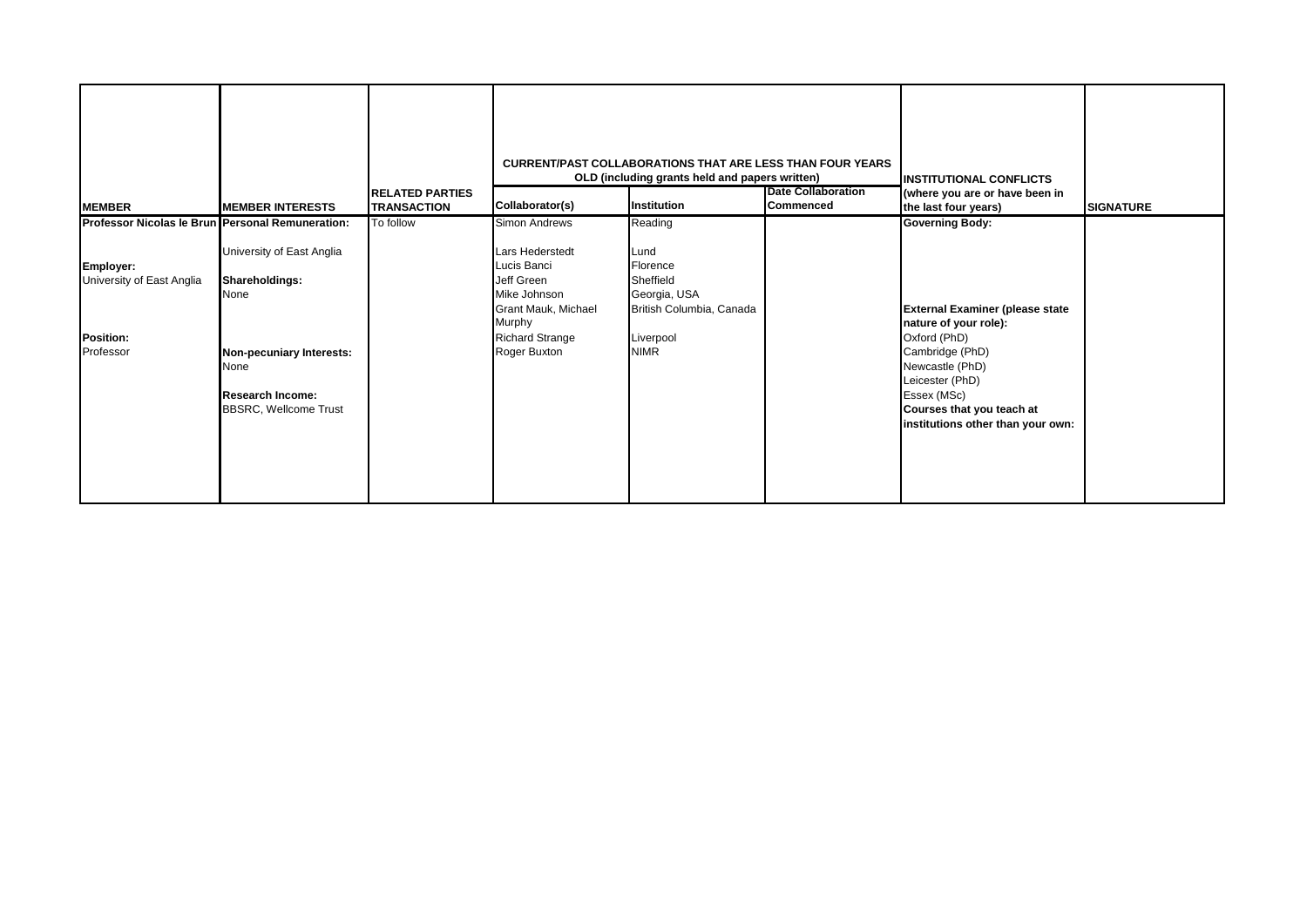|                                               |                                                         | <b>RELATED PARTIES</b> |                                                | <b>CURRENT/PAST COLLABORATIONS THAT ARE LESS THAN FOUR YEARS</b><br>OLD (including grants held and papers written) | <b>INSTITUTIONAL CONFLICTS</b><br>(where you are or have been in |                                                                                |                  |
|-----------------------------------------------|---------------------------------------------------------|------------------------|------------------------------------------------|--------------------------------------------------------------------------------------------------------------------|------------------------------------------------------------------|--------------------------------------------------------------------------------|------------------|
| <b>MEMBER</b>                                 | <b>MEMBER INTERESTS</b>                                 | <b>TRANSACTION</b>     | Collaborator(s)                                | Institution                                                                                                        | Commenced                                                        | the last four years)                                                           | <b>SIGNATURE</b> |
| <b>Dr Simon Morley</b>                        | <b>Personal Remuneration:</b><br>University of Sussex   | None                   | Bushell, M; Willis, A<br>Sharp, T; Wheatley, S | Leicester<br>Nottingham                                                                                            | on-going<br>on-going                                             | <b>Governing Body:</b>                                                         |                  |
| Employer:                                     |                                                         |                        | Coldwell, M                                    | Southampton                                                                                                        | on-going                                                         |                                                                                |                  |
| <b>University of Sussex</b>                   | Shareholdings:                                          |                        | Smales, M                                      | Kent                                                                                                               | on-going                                                         | <b>External Examiner (please state</b><br>nature of your role):                |                  |
|                                               | None                                                    |                        |                                                |                                                                                                                    |                                                                  |                                                                                |                  |
| <b>Position:</b><br>Professor of Biochemistry | Non-pecuniary Interests:                                |                        |                                                |                                                                                                                    |                                                                  | Glasgow (UG)<br>Courses that you teach at<br>institutions other than your own: |                  |
|                                               | None                                                    |                        |                                                |                                                                                                                    |                                                                  |                                                                                |                  |
|                                               | <b>Research Income:</b><br><b>BBSRC, Wellcome Trust</b> |                        |                                                |                                                                                                                    |                                                                  |                                                                                |                  |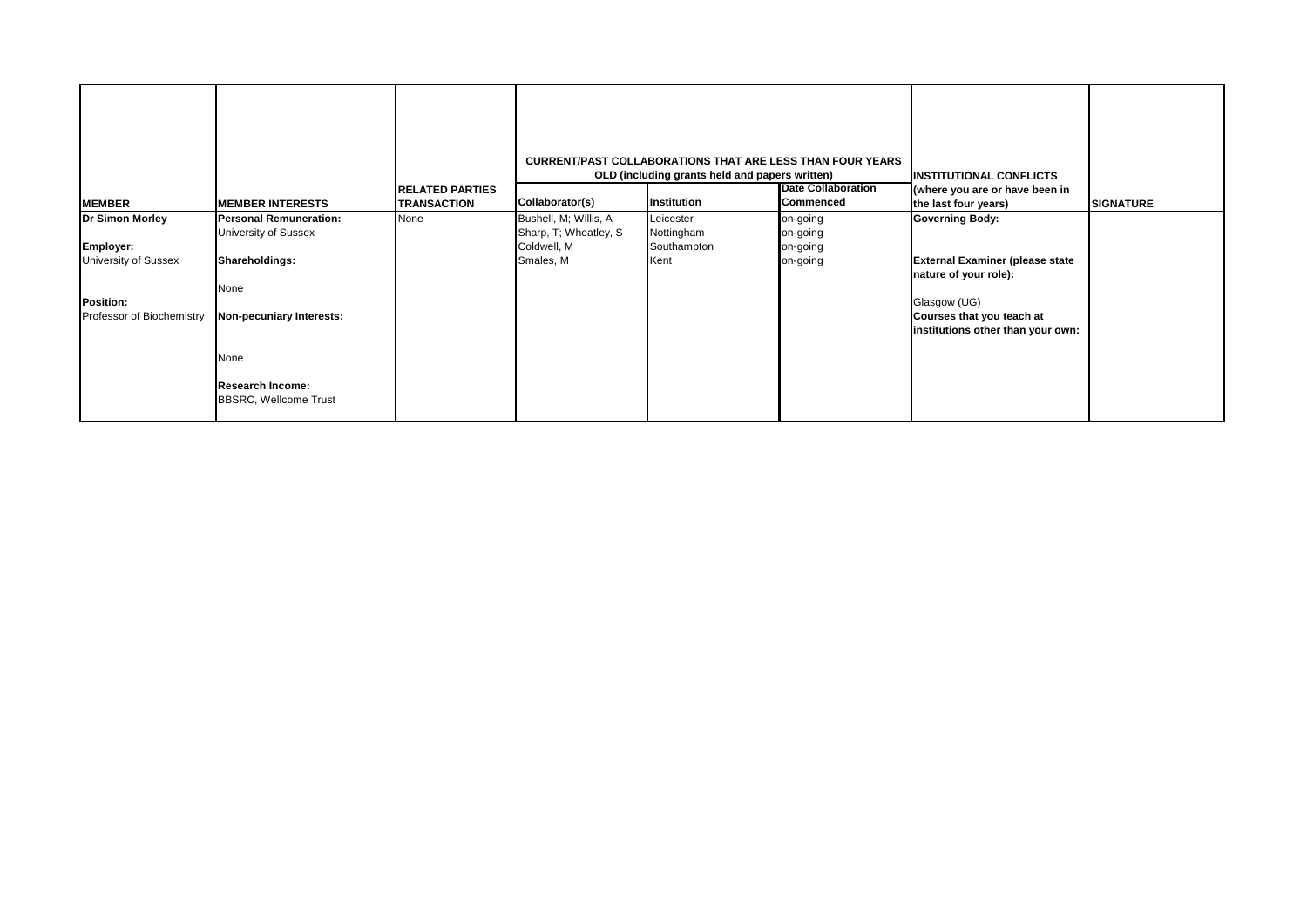|                               |                                         |                                              |                                               | <b>CURRENT/PAST COLLABORATIONS THAT ARE LESS THAN FOUR YEARS</b><br>OLD (including grants held and papers written) |                                               | <b>INSTITUTIONAL CONFLICTS</b>                                                                 |                  |
|-------------------------------|-----------------------------------------|----------------------------------------------|-----------------------------------------------|--------------------------------------------------------------------------------------------------------------------|-----------------------------------------------|------------------------------------------------------------------------------------------------|------------------|
| <b>MEMBER</b>                 | <b>MEMBER INTERESTS</b>                 | <b>RELATED PARTIES</b><br><b>TRANSACTION</b> | Collaborator(s)                               | Institution                                                                                                        | <b>Date Collaboration</b><br><b>Commenced</b> | (where you are or have been in<br>the last four years)                                         | <b>SIGNATURE</b> |
| Dr Klaus Okkenhaug            | <b>Personal Remuneration:</b>           |                                              | Vanhaesebroeck, B                             | <b>QMUL</b>                                                                                                        |                                               | 1999 Governing Body:                                                                           |                  |
|                               | Consultant for GSK, Merck Serono        |                                              | Marelli-Berg, F                               | <b>Imperial College</b>                                                                                            | 2003                                          |                                                                                                |                  |
| Employer:                     |                                         |                                              | Withers, D                                    | <b>Imperial College</b>                                                                                            | 2005                                          |                                                                                                |                  |
| BBSRC - Babraham<br>Institute | Shareholdings:                          |                                              | Colucci, F                                    | Cambridge                                                                                                          |                                               | 2005 External Examiner (please state<br>nature of your role):                                  |                  |
|                               |                                         |                                              | Cantrell, D                                   | University of Dundee                                                                                               |                                               | 2008 Oxford                                                                                    |                  |
|                               |                                         |                                              | Zamoyska R                                    | Univeristy of Edinburgh                                                                                            | 2009 UCL                                      |                                                                                                |                  |
| Position:                     |                                         |                                              | Garden, O                                     | <b>RVC</b>                                                                                                         |                                               | 2005 Imperial                                                                                  |                  |
| <b>Group Leader</b>           | Non-pecuniary Interests:                |                                              | Walker, L                                     | Birmingham                                                                                                         |                                               | 2005 Anglia Ruskin University                                                                  |                  |
|                               |                                         |                                              | <b>Breda Twomey</b>                           | <b>UCB</b>                                                                                                         | 2009                                          | Universita' Vita-Salute San Raffaele                                                           |                  |
|                               |                                         |                                              | Augustin Amour, Wendy<br>Rowan, Peter Bunyard | <b>GSK</b>                                                                                                         |                                               | 2003 University of Oslo<br>University of Geneva                                                |                  |
|                               | <b>Research Income:</b><br><b>BBSRC</b> |                                              | Oliver Rausch                                 | Cellzome                                                                                                           |                                               | 2011 University of Cambridge<br>Courses that you teach at<br>institutions other than your own: |                  |
|                               |                                         |                                              |                                               |                                                                                                                    |                                               |                                                                                                |                  |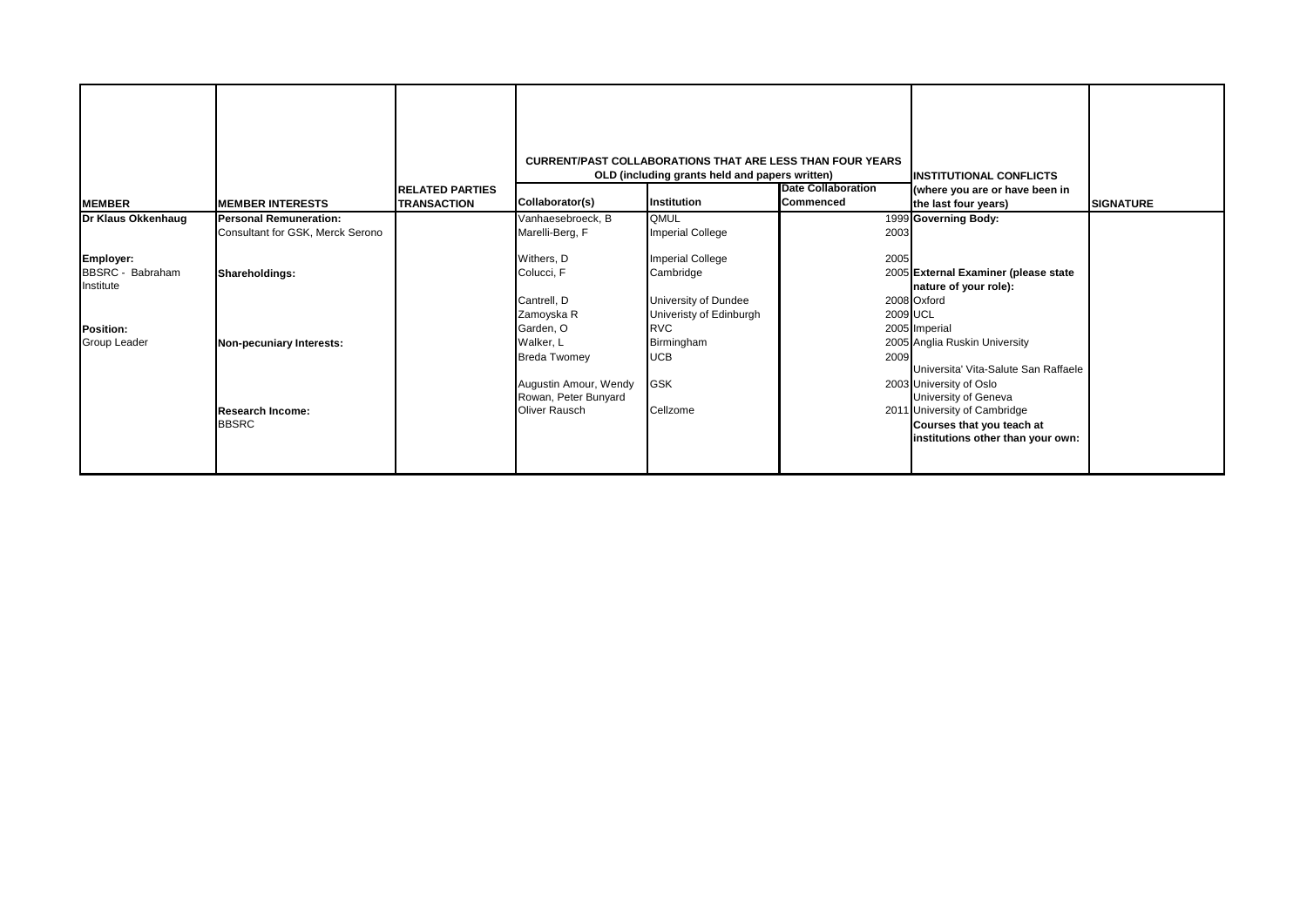| <b>MEMBER</b>                                     | <b>MEMBER INTERESTS</b>                  | <b>RELATED PARTIES</b><br><b>TRANSACTION</b> | Collaborator(s)                                               | <b>CURRENT/PAST COLLABORATIONS THAT ARE LESS THAN FOUR YEARS</b><br>OLD (including grants held and papers written)<br>Institution | <b>Date Collaboration</b><br>Commenced | <b>INSTITUTIONAL CONFLICTS</b><br>(where you are or have been in<br>the last four years)                 | <b>SIGNATURE</b> |
|---------------------------------------------------|------------------------------------------|----------------------------------------------|---------------------------------------------------------------|-----------------------------------------------------------------------------------------------------------------------------------|----------------------------------------|----------------------------------------------------------------------------------------------------------|------------------|
|                                                   |                                          |                                              |                                                               |                                                                                                                                   |                                        |                                                                                                          |                  |
| Dr Ray Owens<br>Employer:<br>University of Oxford | Personal Remuneration:<br>Shareholdings: |                                              | <b>Professor Brian Sutton</b><br><b>Professor Bill Hunter</b> | King's College, London<br>University of Dundee                                                                                    | 2004                                   | <b>Governing Body:</b><br>2009 External Examiner (please state<br>nature of your role):<br>PhD examiner: |                  |
| <b>Position:</b>                                  | Non-pecuniary Interests:                 |                                              | Dr Martin Walsh<br>Dr Endre Kiss-Toth                         | Diamond Light Source<br>University of Sheffield                                                                                   |                                        | 2010 University of Leeds<br>University of Reading<br>2010 MSc examiner:                                  |                  |
|                                                   | <b>Research Income:</b>                  |                                              |                                                               |                                                                                                                                   |                                        | Univesity of Swansea<br><b>Honorary Position:</b>                                                        |                  |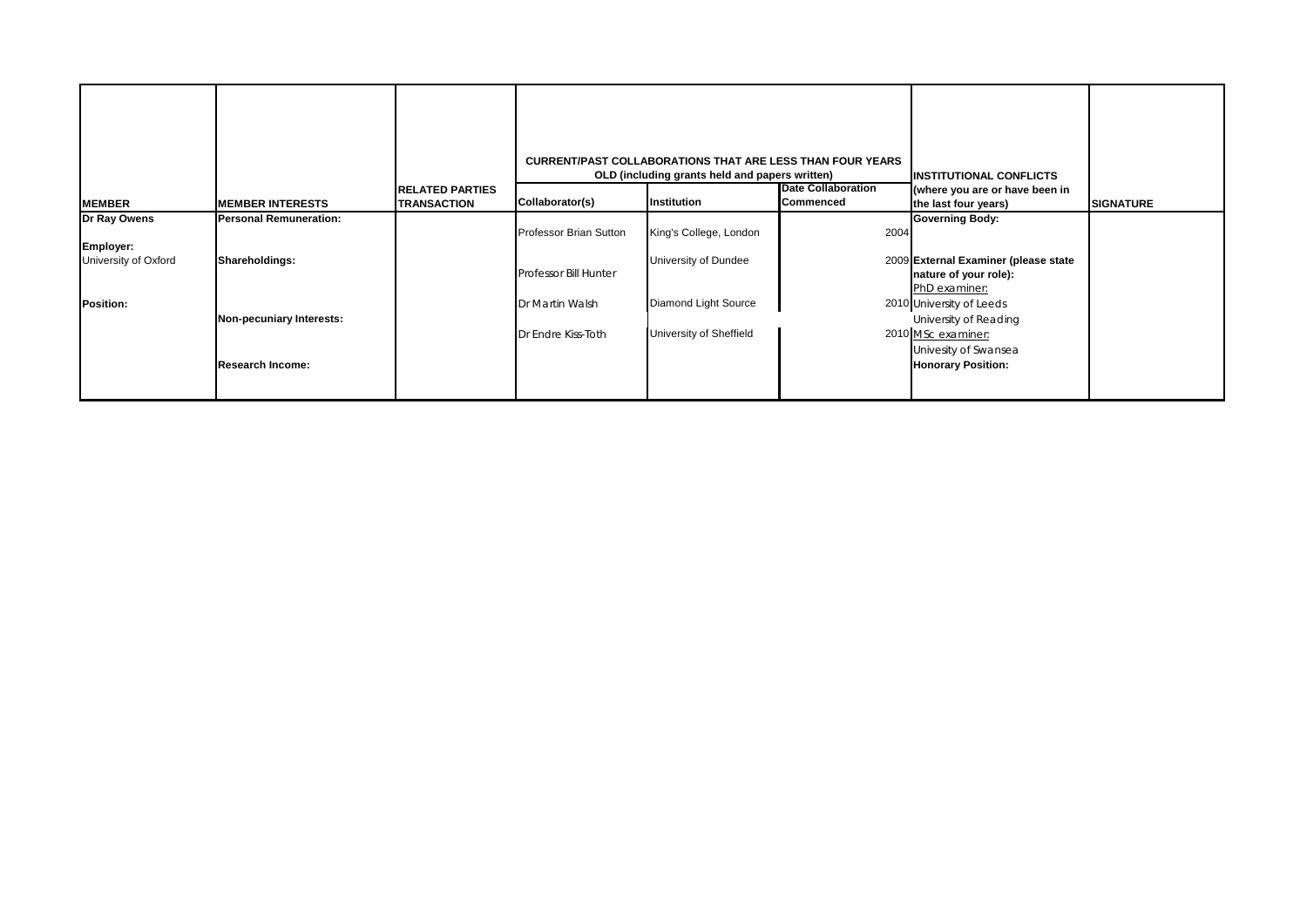| <b>MEMBER</b>                      | <b>MEMBER INTERESTS</b>                 | <b>RELATED PARTIES</b><br><b>TRANSACTION</b> | Collaborator(s) | <b>CURRENT/PAST COLLABORATIONS THAT ARE LESS THAN FOUR YEARS</b><br>OLD (including grants held and papers written)<br>Institution | <b>Date Collaboration</b><br><b>Commenced</b> | <b>INSTITUTIONAL CONFLICTS</b><br>(where you are or have been in<br>the last four years) | <b>SIGNATURE</b> |
|------------------------------------|-----------------------------------------|----------------------------------------------|-----------------|-----------------------------------------------------------------------------------------------------------------------------------|-----------------------------------------------|------------------------------------------------------------------------------------------|------------------|
| <b>Professor Richard</b>           | <b>Personal Remuneration:</b>           | None                                         |                 |                                                                                                                                   |                                               | <b>Governing Body:</b>                                                                   |                  |
| Pickersgill                        |                                         |                                              |                 |                                                                                                                                   |                                               |                                                                                          |                  |
| Employer:                          | Queen Mary University of London         |                                              |                 |                                                                                                                                   |                                               |                                                                                          |                  |
| Queen Mary University of<br>London | Shareholdings:                          |                                              |                 |                                                                                                                                   |                                               |                                                                                          |                  |
|                                    | None                                    |                                              |                 |                                                                                                                                   |                                               | <b>External Examiner (please state</b><br>nature of your role):                          |                  |
| <b>Position:</b>                   |                                         |                                              |                 |                                                                                                                                   |                                               |                                                                                          |                  |
| Professor of Structural<br>Biology | Non-pecuniary Interests:                |                                              |                 |                                                                                                                                   |                                               |                                                                                          |                  |
|                                    | None                                    |                                              |                 |                                                                                                                                   |                                               |                                                                                          |                  |
|                                    | <b>Research Income:</b><br><b>BBSRC</b> |                                              |                 |                                                                                                                                   |                                               | Courses that you teach at                                                                |                  |
|                                    |                                         |                                              |                 |                                                                                                                                   |                                               | institutions other than your own:                                                        |                  |
|                                    |                                         |                                              |                 |                                                                                                                                   |                                               |                                                                                          |                  |
|                                    |                                         |                                              |                 |                                                                                                                                   |                                               |                                                                                          |                  |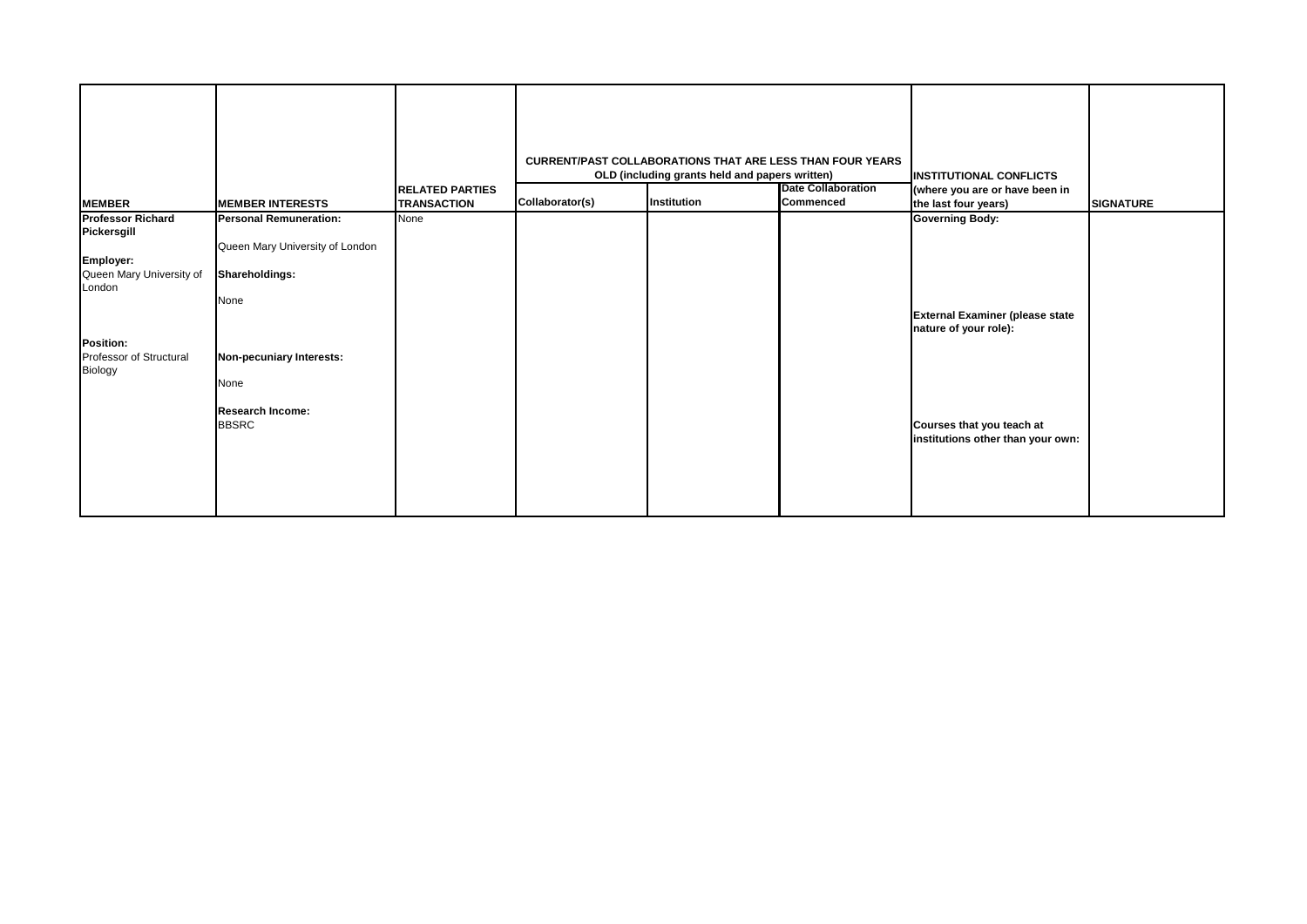| <b>MEMBER</b>                   | <b>MEMBER INTERESTS</b>                                       | <b>RELATED PARTIES</b><br><b>TRANSACTION</b> | Collaborator(s) | <b>CURRENT/PAST COLLABORATIONS THAT ARE LESS THAN FOUR YEARS</b><br>OLD (including grants held and papers written)<br>Institution | <b>Date Collaboration</b><br><b>Commenced</b> | <b>INSTITUTIONAL CONFLICTS</b><br>(where you are or have been in<br>the last four years) | <b>SIGNATURE</b> |
|---------------------------------|---------------------------------------------------------------|----------------------------------------------|-----------------|-----------------------------------------------------------------------------------------------------------------------------------|-----------------------------------------------|------------------------------------------------------------------------------------------|------------------|
| <b>Dr Jennifer Potts</b>        | <b>Personal Remuneration:</b><br>None                         | None                                         | Foster, T       | <b>Trinity College Dublin</b>                                                                                                     |                                               | <b>Governing Body:</b>                                                                   |                  |
| Employer:<br>University of York | Shareholdings:<br>None                                        |                                              |                 |                                                                                                                                   |                                               | <b>External Examiner (please state</b><br>nature of your role):                          |                  |
| Position:<br>Reader             | Non-pecuniary Interests:                                      |                                              |                 |                                                                                                                                   |                                               | Courses that you teach at<br>institutions other than your own:                           |                  |
|                                 | None                                                          |                                              |                 |                                                                                                                                   |                                               |                                                                                          |                  |
|                                 | <b>Research Income:</b><br>Current grants as PI: approx £1.1m |                                              |                 |                                                                                                                                   |                                               | <b>Honorary Position:</b>                                                                |                  |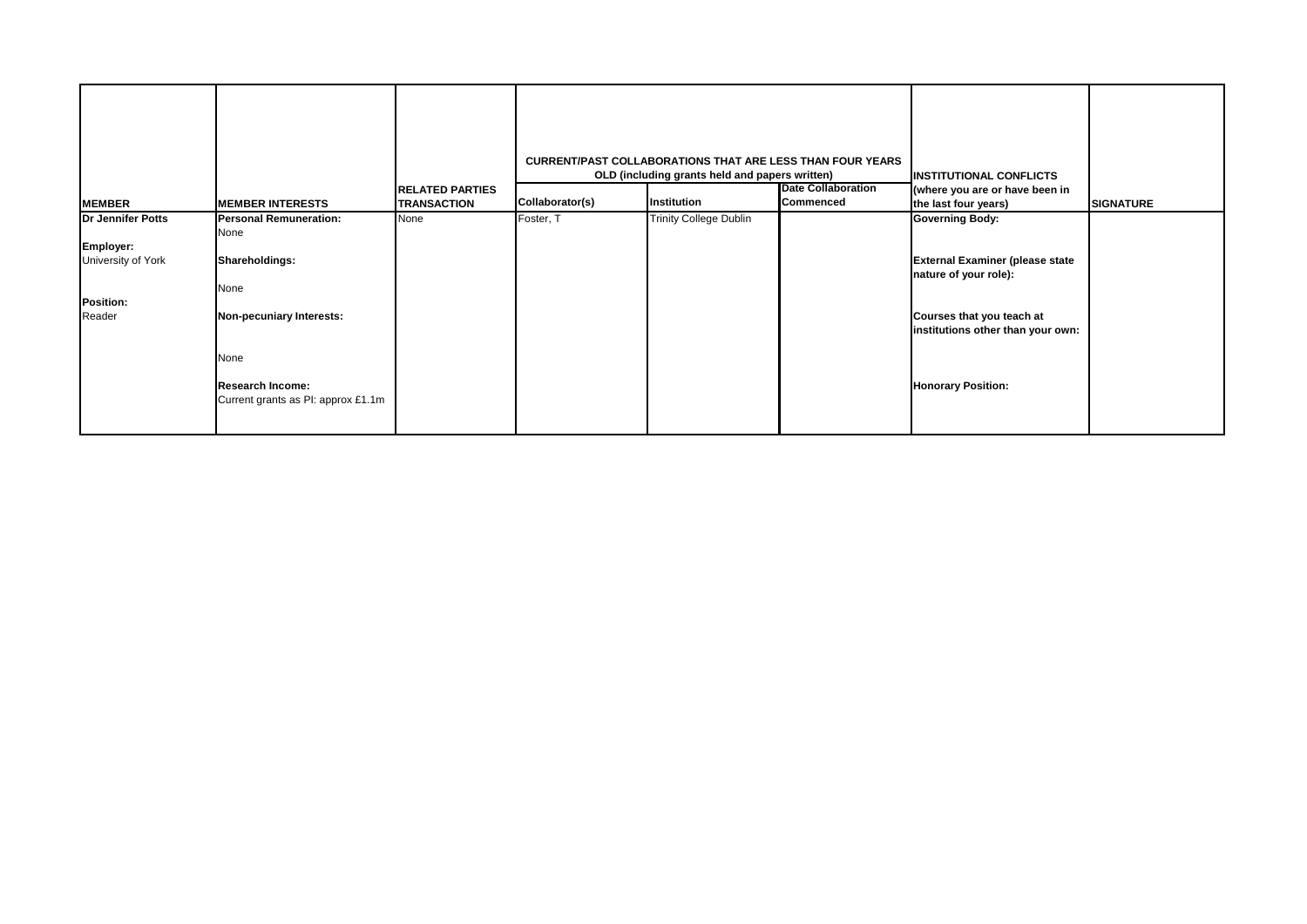| <b>MEMBER</b>                | <b>IMEMBER INTERESTS</b>                    | <b>RELATED PARTIES</b><br><b>TRANSACTION</b> | Collaborator(s) | <b>CURRENT/PAST COLLABORATIONS THAT ARE LESS THAN FOUR YEARS</b><br>OLD (including grants held and papers written)<br><b>Institution</b> | <b>Date Collaboration</b><br>Commenced | <b>IINSTITUTIONAL CONFLICTS</b><br>(where you are or have been in<br>the last four years) | <b>SIGNATURE</b>                    |
|------------------------------|---------------------------------------------|----------------------------------------------|-----------------|------------------------------------------------------------------------------------------------------------------------------------------|----------------------------------------|-------------------------------------------------------------------------------------------|-------------------------------------|
| <b>Prof Daniela Riccardi</b> | <b>Personal Remuneration:</b>               |                                              |                 |                                                                                                                                          |                                        | <b>Governing Body:</b>                                                                    | Professor Daniela Riccardi, PhD     |
|                              | none                                        |                                              | Prof JPT Ward   | Kings                                                                                                                                    |                                        | 2009 none                                                                                 | <b>Biomedical Sciences Building</b> |
| Employer:                    |                                             |                                              | Prof PJ Kemp    | <b>Cardiff University</b>                                                                                                                | 2007-2012                              |                                                                                           | Cardiff University                  |
| <b>Cardiff University</b>    | Shareholdings:                              |                                              | Prof RV Thakker | Oxford                                                                                                                                   |                                        | 2009 External Examiner (please state                                                      |                                     |
|                              |                                             |                                              |                 |                                                                                                                                          |                                        | nature of your role):                                                                     | Museum Avenue                       |
|                              | none                                        |                                              | Dr SA Price     | AstraZeneca                                                                                                                              | 2007-2012                              | none                                                                                      | Cardiff CF10 3AX                    |
| Position:                    |                                             |                                              |                 |                                                                                                                                          |                                        |                                                                                           | Phone: (+44) 029 208 79132          |
| Professor of Physiology      | Non-pecuniary Interests:                    |                                              |                 |                                                                                                                                          |                                        | Courses that you teach at                                                                 |                                     |
|                              |                                             |                                              |                 |                                                                                                                                          |                                        | institutions other than your own:                                                         |                                     |
|                              |                                             |                                              |                 |                                                                                                                                          |                                        |                                                                                           | Fax: (+44) 029 208 74116            |
|                              | none                                        |                                              |                 |                                                                                                                                          |                                        | none                                                                                      | Email: riccardi@cf.ac.uk            |
|                              |                                             |                                              |                 |                                                                                                                                          |                                        |                                                                                           |                                     |
|                              | <b>Research Income:</b>                     |                                              |                 |                                                                                                                                          |                                        | <b>Honorary Position:</b>                                                                 |                                     |
|                              | EU, AstraZeneca, BBSRC-CASE<br>(Amgen), BHF |                                              |                 |                                                                                                                                          |                                        | none                                                                                      |                                     |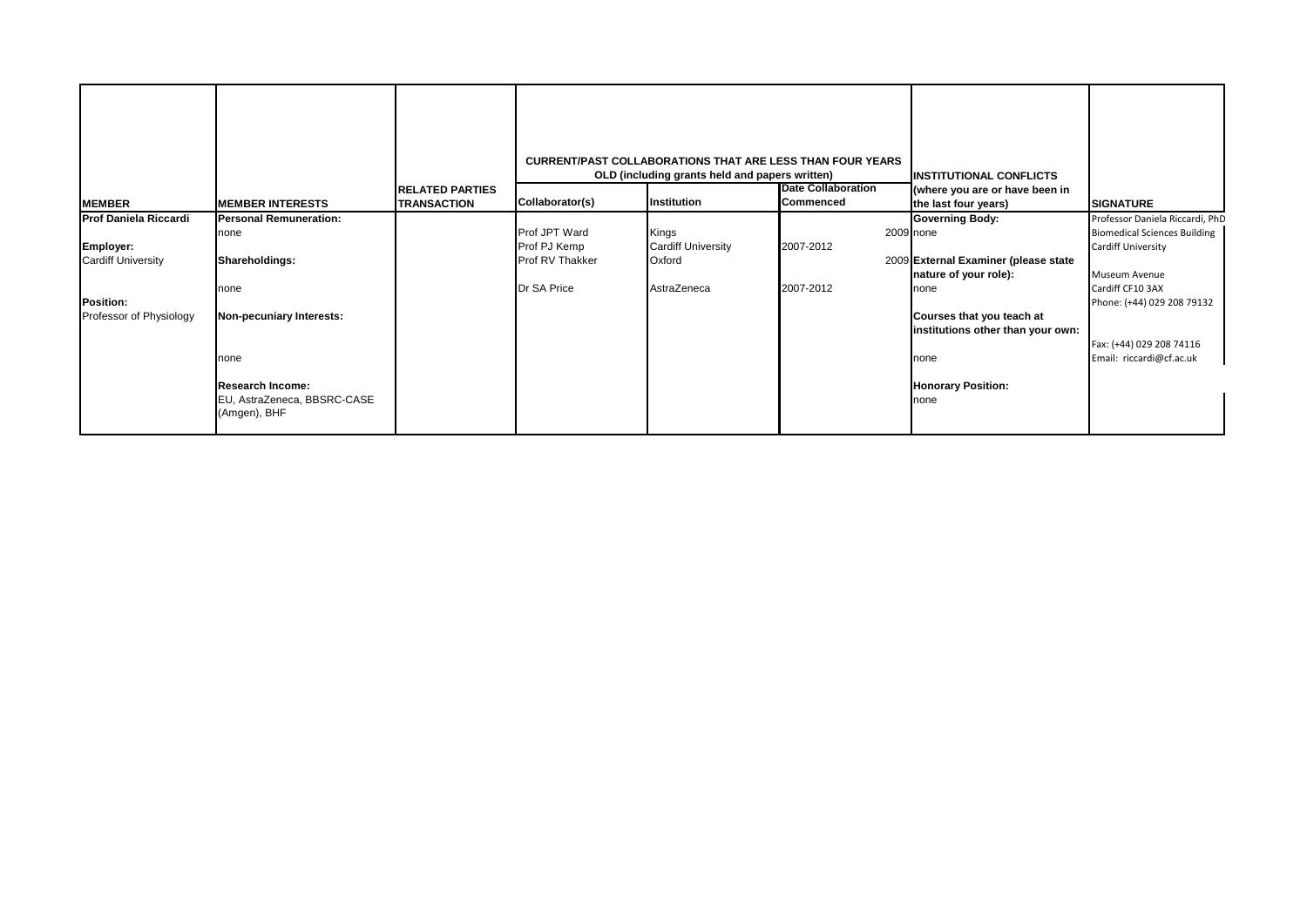| <b>MEMBER</b><br><b>Professor Craig Nigel</b><br>Robson                   | <b>MEMBER INTERESTS</b><br><b>Personal Remuneration:</b>                                                                                                                                                                                                                      | <b>RELATED PARTIES</b><br><b>TRANSACTION</b><br>None | Collaborator(s)<br>Charlotte Bevan, Greg<br><b>Brooke</b> | <b>CURRENT/PAST COLLABORATIONS THAT ARE LESS THAN FOUR YEARS</b><br>OLD (including grants held and papers written)<br>Institution<br><b>ICL</b> | <b>Date Collaboration</b><br>Commenced<br>FUS/TLS is a novel<br>mediator of androgen-<br>dependent cell-cycle<br>progression and prostate<br>cancer growth.<br>Brooke GN, Culley RL,<br>Dart DA, Mann DJ,                                                                     | <b>INSTITUTIONAL CONFLICTS</b><br>(where you are or have been in<br>the last four years)<br>2009 Governing Body:<br>Newcastle University                                                                                                                                                                                              | <b>SIGNATURE</b> |
|---------------------------------------------------------------------------|-------------------------------------------------------------------------------------------------------------------------------------------------------------------------------------------------------------------------------------------------------------------------------|------------------------------------------------------|-----------------------------------------------------------|-------------------------------------------------------------------------------------------------------------------------------------------------|-------------------------------------------------------------------------------------------------------------------------------------------------------------------------------------------------------------------------------------------------------------------------------|---------------------------------------------------------------------------------------------------------------------------------------------------------------------------------------------------------------------------------------------------------------------------------------------------------------------------------------|------------------|
|                                                                           | Reviewing prostate cancer<br>project/programme grant applications<br>to INCA (France) in 2010 and 2011.                                                                                                                                                                       |                                                      |                                                           |                                                                                                                                                 | Gaughan L, McCracken<br>SR, Robson CN, Spencer-<br>Dene B, Gamble SC,<br>Powell SM, Wait R,<br>Waxman J, Walker MM,<br>Bevan CL.<br>Cancer Res. 2011 Feb<br>1;71(3):914-24.                                                                                                   |                                                                                                                                                                                                                                                                                                                                       |                  |
| Employer:                                                                 | Reviewing prostate cancer<br>programme grant for EU in 2010.<br>Reviewing grants for the Academy of<br>Finland in 2012.                                                                                                                                                       |                                                      | lain McEwan                                               | Aberdeen University                                                                                                                             | 2008 Regulation of the<br>androgen receptor by<br>SET9-mediated<br>methylation.<br>Gaughan L, Stockley J,<br>Wang N, McCracken SR,<br>Shaheen F, Watt K,<br>McEwan IJ, Wang C,<br>Pestell RG, Robson CN.<br>Nucleic Acids Res. 2011<br>Mar;39(4):1266-79. Epub<br>2010 Oct 19 | <b>External Examiner (please state</b><br>nature of your role): PhD and MD<br>examiner at York University,<br>Cambridge University, Dundee<br>University, Edinburgh University,<br>ICL, UCL, Sheffield University,<br>Manchester University, Glasgow<br>Treumann A, Armstrong K, University, Institute of Cancer<br>Research (London) |                  |
| University of Newcastle<br>Position:<br>Professor of Molecular<br>Urology | Shareholdings:<br>None<br>Non-pecuniary Interests:                                                                                                                                                                                                                            |                                                      |                                                           |                                                                                                                                                 |                                                                                                                                                                                                                                                                               | Courses that you teach at<br>institutions other than your own:                                                                                                                                                                                                                                                                        |                  |
|                                                                           | Prostate Cancer Charity, Newcastle<br>Hospitals Joint Research Executive<br>Scientific Committee<br>Research Income:<br>MRC, AICR, CR UK, Prostate<br>Cancer Charity, Prostate Action,<br>European Commission, Astra<br>Zeneca, Sanofi Aventis, Newcastle<br><b>NHS Trust</b> |                                                      |                                                           |                                                                                                                                                 |                                                                                                                                                                                                                                                                               | None<br><b>Honorary Position:</b><br>None                                                                                                                                                                                                                                                                                             |                  |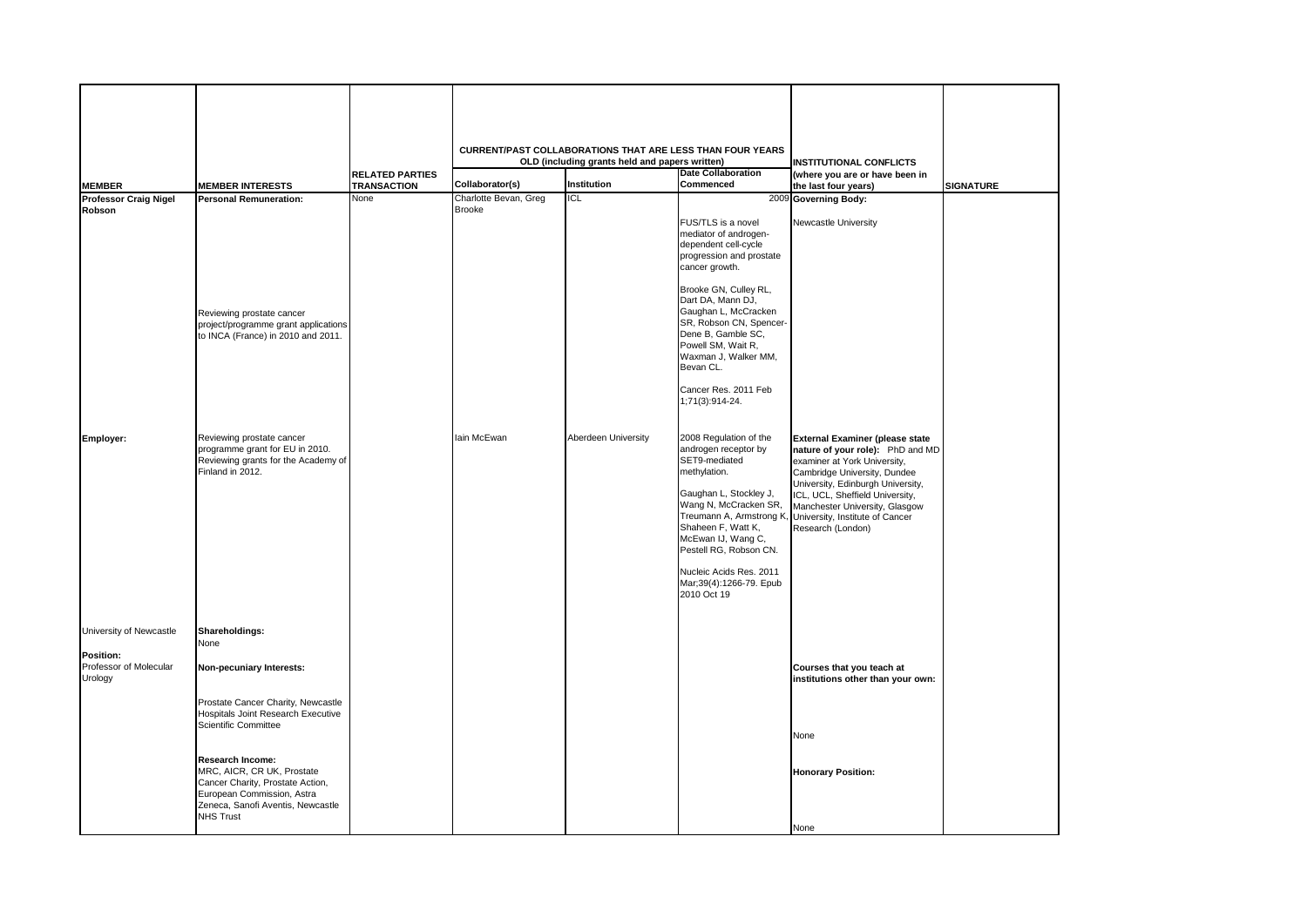|                                               |                                                                           |                        |                                         | <b>CURRENT/PAST COLLABORATIONS THAT ARE LESS THAN FOUR YEARS</b> |                           |                                                                                                                                                       |                  |
|-----------------------------------------------|---------------------------------------------------------------------------|------------------------|-----------------------------------------|------------------------------------------------------------------|---------------------------|-------------------------------------------------------------------------------------------------------------------------------------------------------|------------------|
|                                               |                                                                           |                        |                                         | OLD (including grants held and papers written)                   |                           | <b>IINSTITUTIONAL CONFLICTS</b>                                                                                                                       |                  |
|                                               |                                                                           | <b>RELATED PARTIES</b> |                                         |                                                                  | <b>Date Collaboration</b> | (where you are or have been in                                                                                                                        |                  |
| <b>MEMBER</b>                                 | <b>MEMBER INTERESTS</b>                                                   | <b>TRANSACTION</b>     | Collaborator(s)                         | Institution                                                      | <b>Commenced</b>          | the last four years)                                                                                                                                  | <b>SIGNATURE</b> |
| <b>Christopher Schofield</b>                  | <b>Personal Remuneration:</b>                                             |                        | Peter Ratcliffe                         | Oxford                                                           |                           | 1995 Governing Body<br>Hertford College, Oxford                                                                                                       |                  |
|                                               |                                                                           |                        | <b>Strutural Genomics</b><br>Consortium | Oxford                                                           | 2005                      |                                                                                                                                                       |                  |
| Employer:                                     | Shareholdings:                                                            |                        |                                         |                                                                  |                           |                                                                                                                                                       |                  |
| University of Oxford                          | I am a shareholder and<br>director of ReOX Ltd                            |                        | Pfizer, UK                              | Cambridge                                                        |                           | 2009 External Examiner (please state<br>nature of your role):<br>Dphil Examiner at Imperial,<br>Cambridge, St Andrews, Marseilles,<br>Copenhagen, UCL |                  |
| Position:<br><b>Head of Organic Chemistry</b> |                                                                           |                        |                                         |                                                                  |                           |                                                                                                                                                       |                  |
|                                               | Non-pecuniary Interests:                                                  |                        |                                         |                                                                  |                           | Courses that you teach at<br>institutions other than your own:                                                                                        |                  |
|                                               | <b>Research Income:</b><br>I have received research<br>income from Pfizer |                        |                                         |                                                                  |                           |                                                                                                                                                       |                  |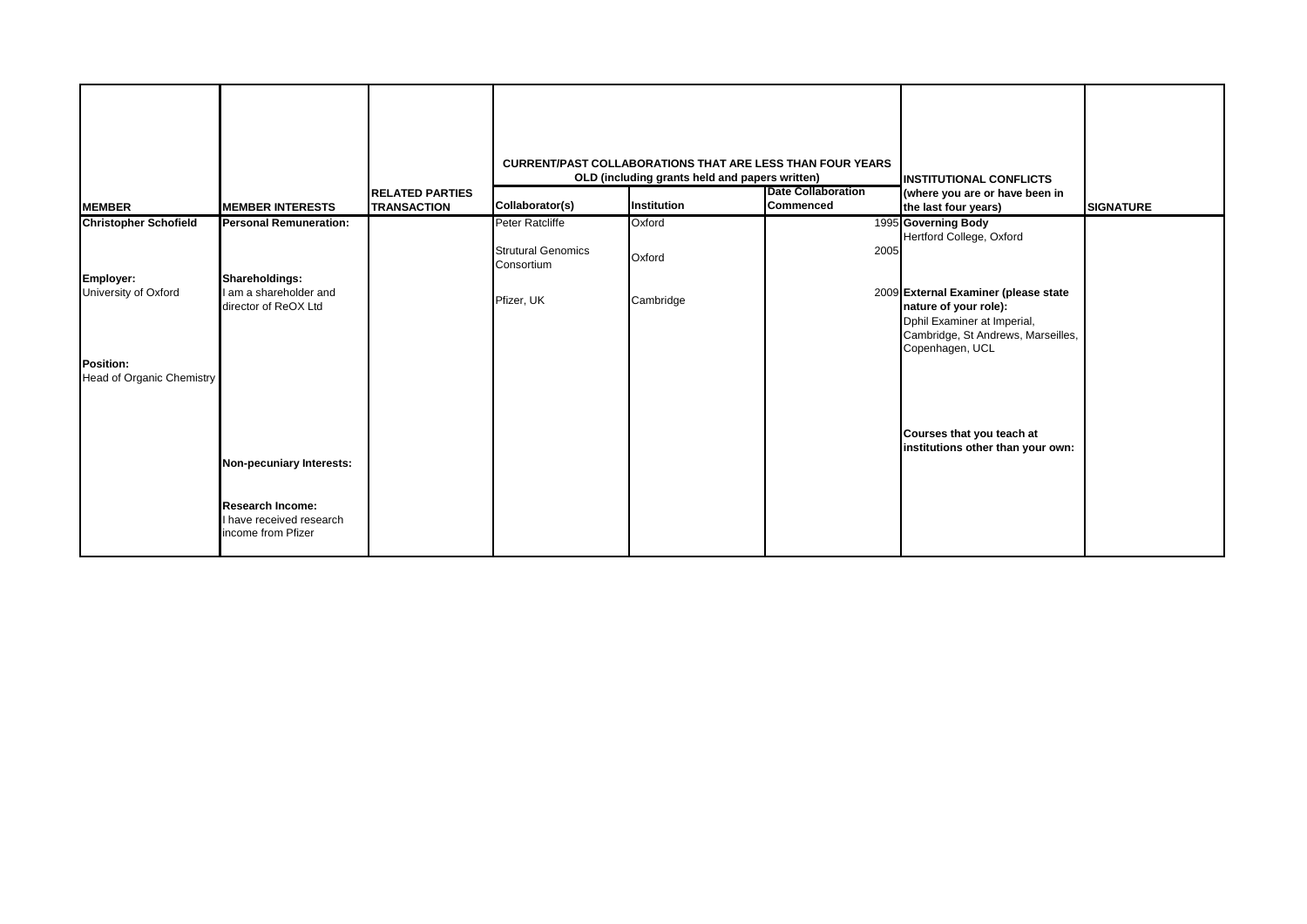| <b>MEMBER</b>          | <b>MEMBER INTERESTS</b>                          | <b>IRELATED PARTIES</b><br><b>TRANSACTION</b> | Collaborator(s)                                             | <b>CURRENT/PAST COLLABORATIONS THAT ARE LESS THAN FOUR YEARS</b><br>OLD (including grants held and papers written)<br>Institution | <b>Date Collaboration</b><br>Commenced | <b>INSTITUTIONAL CONFLICTS</b><br>(where you are or have been in<br>the last four years) | <b>SIGNATURE</b> |
|------------------------|--------------------------------------------------|-----------------------------------------------|-------------------------------------------------------------|-----------------------------------------------------------------------------------------------------------------------------------|----------------------------------------|------------------------------------------------------------------------------------------|------------------|
| Dr Ian Stansfield      | <b>Personal Remuneration:</b>                    |                                               | Dr J. Krishnan                                              | <b>Imperial College</b><br>Univ. of Exeter                                                                                        |                                        | Jul-07 Governing Body:                                                                   |                  |
|                        | University of Aberdeen<br>(salaried position)    |                                               | Prof Declan Bates                                           |                                                                                                                                   | Nov-08 None                            |                                                                                          |                  |
| <b>Employer:</b>       | University of Exeter (External<br>Examiner fees) |                                               | Dr C Romano, Dr M Thiel, Univ of Aberdeen<br>Prof C Grebogi |                                                                                                                                   | Apr-08                                 |                                                                                          |                  |
| University of Aberdeen | Shareholdings:                                   |                                               |                                                             |                                                                                                                                   |                                        | <b>External Examiner (please state</b>                                                   |                  |
|                        | None                                             |                                               | <b>Prof Peter Swain</b>                                     | University of Edinburgh                                                                                                           | Apr-12                                 | nature of your role):                                                                    |                  |
|                        |                                                  |                                               |                                                             |                                                                                                                                   |                                        | University of Exeter External                                                            |                  |
|                        |                                                  |                                               |                                                             |                                                                                                                                   |                                        | Examiner for MSc degrees in<br>Bioinformatics and Systems Biology                        |                  |
| <b>Position:</b>       |                                                  |                                               |                                                             |                                                                                                                                   |                                        |                                                                                          |                  |
| <b>Personal Chair</b>  | Non-pecuniary Interests:                         |                                               |                                                             |                                                                                                                                   |                                        | Courses that you teach at<br>institutions other than your own:                           |                  |
|                        |                                                  |                                               |                                                             |                                                                                                                                   |                                        |                                                                                          |                  |
|                        | None                                             |                                               |                                                             |                                                                                                                                   |                                        | None                                                                                     |                  |
|                        | <b>Research Income:</b><br><b>BBSRC</b>          |                                               |                                                             |                                                                                                                                   |                                        | <b>Honorary Position:</b><br>None                                                        |                  |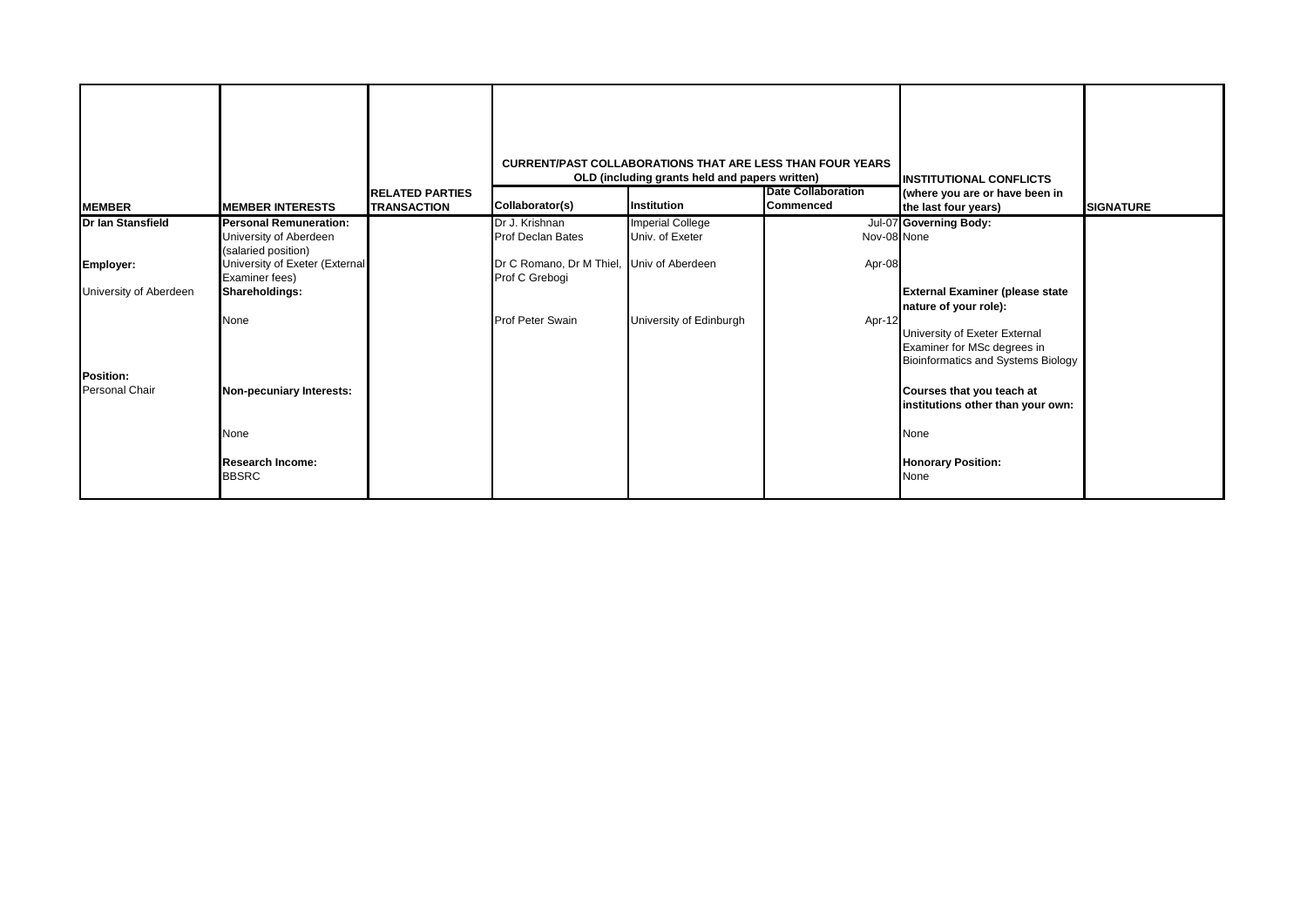|                                           |                                                                                                 | <b>RELATED PARTIES</b> |                                                                  | <b>CURRENT/PAST COLLABORATIONS THAT ARE LESS THAN FOUR YEARS</b><br>OLD (including grants held and papers written) | <b>Date Collaboration</b> | <b>INSTITUTIONAL CONFLICTS</b><br>(where you are or have been in |                  |
|-------------------------------------------|-------------------------------------------------------------------------------------------------|------------------------|------------------------------------------------------------------|--------------------------------------------------------------------------------------------------------------------|---------------------------|------------------------------------------------------------------|------------------|
| <b>MEMBER</b>                             | <b>MEMBER INTERESTS</b>                                                                         | <b>TRANSACTION</b>     | Collaborator(s)                                                  | Institution                                                                                                        | <b>Commenced</b>          | the last four years)                                             | <b>SIGNATURE</b> |
| <b>Professor David</b><br><b>Stephens</b> | <b>Personal Remuneration:</b><br>University of Bristol                                          | None                   | Anjon Audhya<br>Lynne Roberts, J Michael<br>Lord, & Guy Clarkson | University of Wisconsin<br>University of Warwick                                                                   | 2007                      | 2011 Governing Body:                                             |                  |
| Employer:<br>University of Bristol        | Company of Biologists<br><b>Shareholdings:</b><br>None relevant                                 |                        | Terry Jackson                                                    | <b>BBSRC</b> Institute of Animal<br>Health, Pirbright                                                              | 2011                      | <b>External Examiner (please state</b><br>nature of your role):  |                  |
| Position:<br>Professor of Cell Biology    | Non-pecuniary Interests:<br>None                                                                |                        |                                                                  |                                                                                                                    |                           | Courses that you teach at<br>institutions other than your own:   |                  |
|                                           | <b>Research Income:</b><br><b>Medical Research Council</b><br><b>BBSRC &amp; Wellcome Trust</b> |                        |                                                                  |                                                                                                                    |                           | <b>Honorary Position:</b>                                        |                  |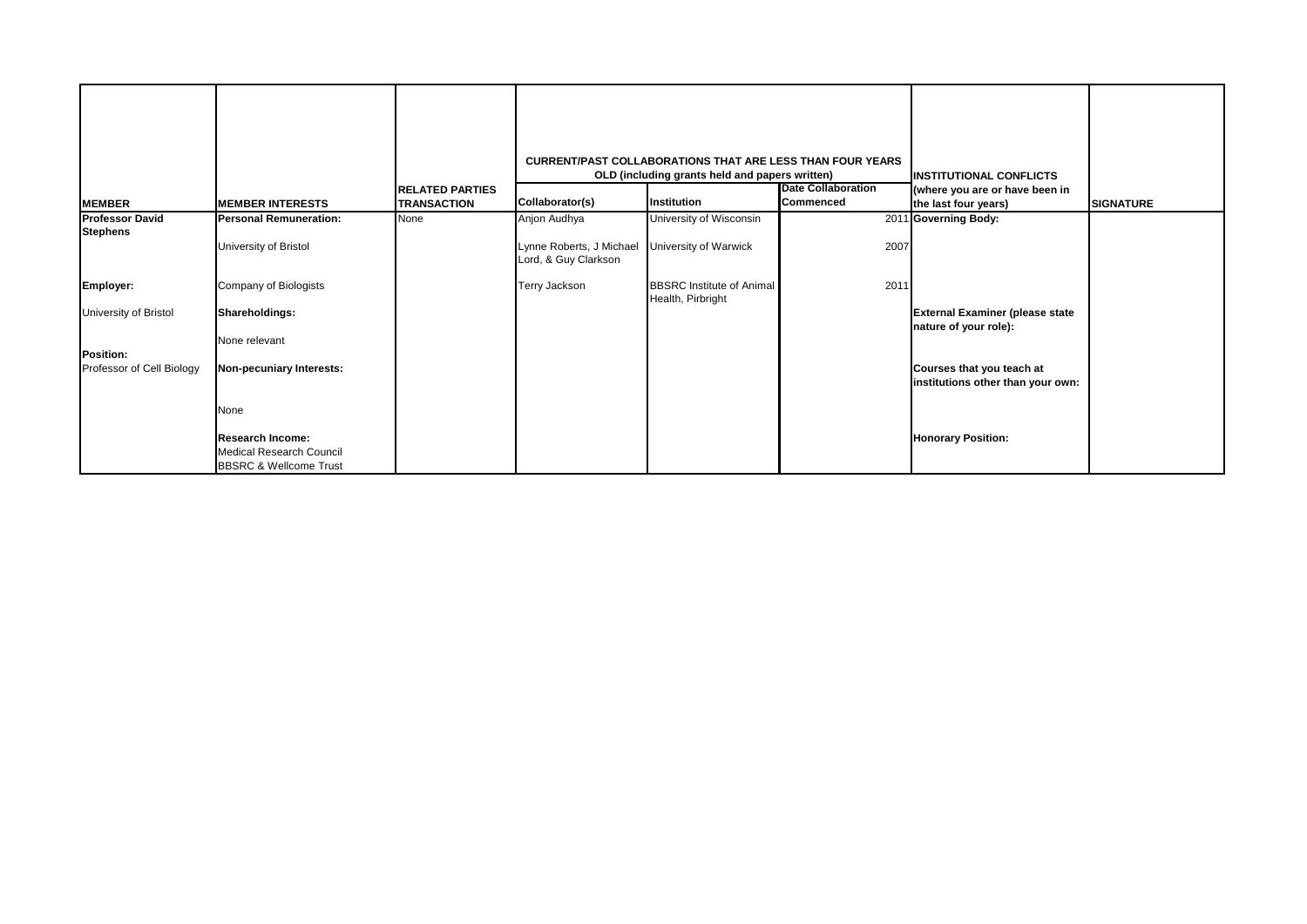| <b>MEMBER</b>                                           | <b>MEMBER INTERESTS</b>                                                                     | <b>RELATED PARTIES</b><br><b>TRANSACTION</b> | Collaborator(s)                                             | <b>CURRENT/PAST COLLABORATIONS THAT ARE LESS THAN FOUR YEARS</b><br>OLD (including grants held and papers written)<br>Institution | <b>Date Collaboration</b><br><b>Commenced</b> | <b>INSTITUTIONAL CONFLICTS</b><br>(where you are or have been in<br>the last four years) | <b>SIGNATURE</b> |
|---------------------------------------------------------|---------------------------------------------------------------------------------------------|----------------------------------------------|-------------------------------------------------------------|-----------------------------------------------------------------------------------------------------------------------------------|-----------------------------------------------|------------------------------------------------------------------------------------------|------------------|
| <b>Professor Jeremy</b>                                 | <b>Personal Remuneration:</b>                                                               |                                              |                                                             | Edinburgh                                                                                                                         |                                               | <b>Governing Body:</b>                                                                   |                  |
| <b>Turnbull</b><br>Employer:<br>University of Liverpool | University of Liverpool<br>Intellihep Ltd (spin out Director<br>payments)<br>Shareholdings: |                                              | Stringer, S; Flitsch, S<br>Barnett, S<br>Pownall, ME        | Manchester<br>Glasgow<br>York                                                                                                     |                                               | <b>External Examiner (please state</b><br>nature of your role):                          |                  |
|                                                         | Intellihep Ltd (Univ of Liverpool spin<br>out Director + Shareholder)                       |                                              | Kim, S                                                      | <b>UCL</b>                                                                                                                        |                                               | UCL external PhD examiner                                                                |                  |
| Position:<br>Professor                                  | Non-pecuniary Interests:                                                                    |                                              | Bouloux, P<br>Field, R                                      | Royal Free Hospital<br><b>JIC</b>                                                                                                 |                                               | York external PhD examiner<br>Manchester external PhD examiner                           |                  |
|                                                         | Collaborations with: IRL Ltd (New<br>Zealand), DEXTRA (Reading),<br>SPHERITECH (Runcorn)    |                                              | Davis, B                                                    | Oxford                                                                                                                            |                                               | Courses that you teach at<br>institutions other than your own:                           |                  |
|                                                         | <b>Research Income:</b><br>BBSRC; MRC; Wellcome Trust;<br><b>EPSRC</b>                      |                                              | Dell, A; Haslam, S; Feizi,<br>T: E Hohenester<br>Crocker, P | <b>Imperial College</b><br>Dundee                                                                                                 |                                               | none                                                                                     |                  |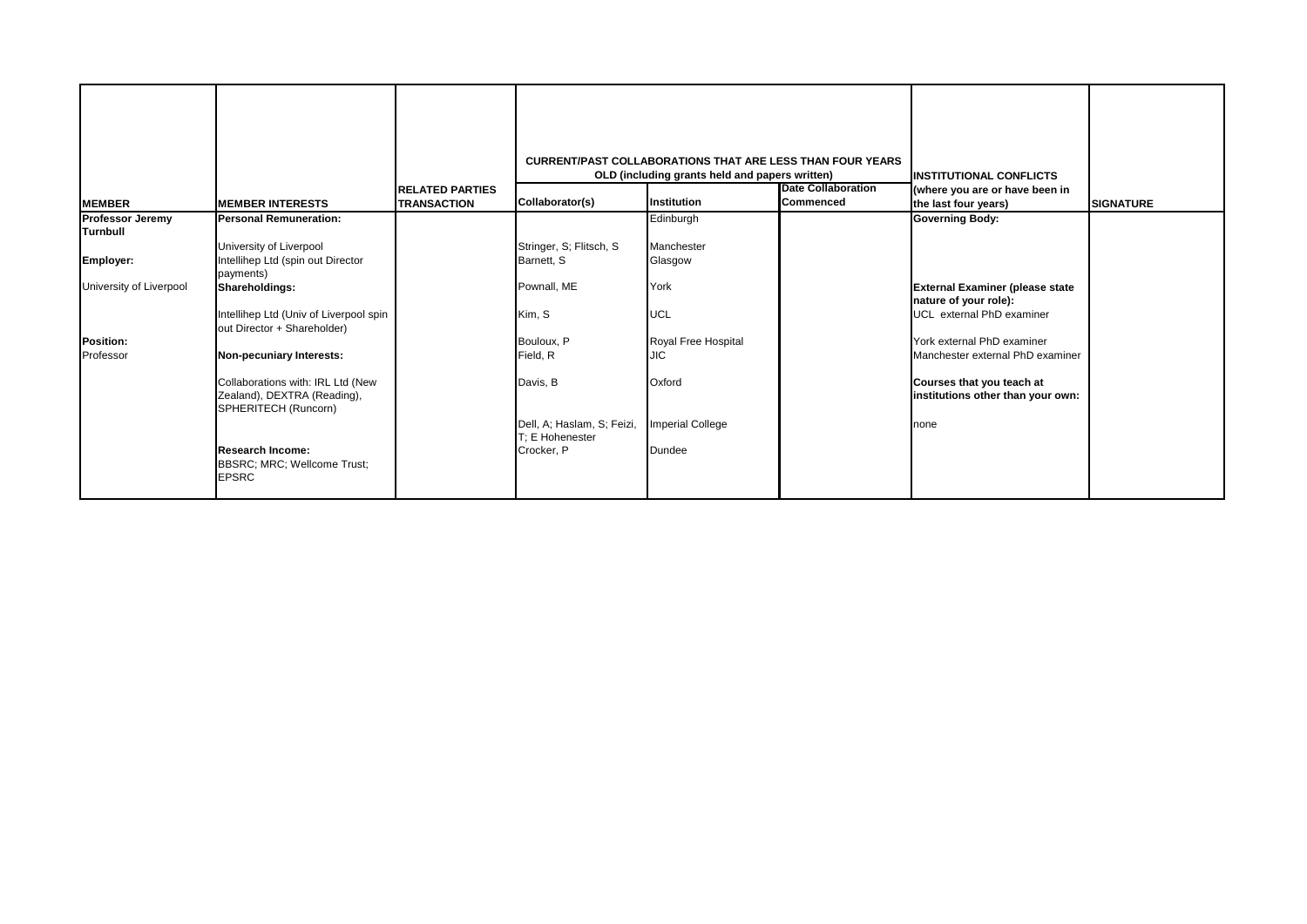| <b>MEMBER</b>            | <b>MEMBER INTERESTS</b>       | <b>RELATED PARTIES</b><br><b>TRANSACTION</b> | Collaborator(s)        | <b>CURRENT/PAST COLLABORATIONS THAT ARE LESS THAN FOUR YEARS</b><br>OLD (including grants held and papers written)<br>Institution | <b>Date Collaboration</b><br>Commenced | <b>INSTITUTIONAL CONFLICTS</b><br>(where you are or have been in<br>the last four years) | <b>SIGNATURE</b> |
|--------------------------|-------------------------------|----------------------------------------------|------------------------|-----------------------------------------------------------------------------------------------------------------------------------|----------------------------------------|------------------------------------------------------------------------------------------|------------------|
| <b>Dr Andrew Turnell</b> | <b>Personal Remuneration:</b> |                                              | Morgan, I              | Glasgow                                                                                                                           |                                        | 2008 Governing Body:                                                                     |                  |
|                          | University of Birmingham      |                                              | Jackson, S             | Cambridge                                                                                                                         | 2010                                   |                                                                                          |                  |
| Employer:                |                               |                                              | Reynolds, R; Hodivala- | QMUL                                                                                                                              | 2009                                   |                                                                                          |                  |
|                          |                               |                                              | Dilke, K               |                                                                                                                                   |                                        |                                                                                          |                  |
| University of Birmingham | Shareholdings:                |                                              | Dobner, T              | Hamburg                                                                                                                           |                                        | 2002 External Examiner (please state                                                     |                  |
|                          |                               |                                              |                        |                                                                                                                                   |                                        | nature of your role):                                                                    |                  |
|                          | None                          |                                              | Mymryk, J              | <b>Western Ontario</b>                                                                                                            | 1998                                   |                                                                                          |                  |
| Position:                |                               |                                              |                        |                                                                                                                                   |                                        |                                                                                          |                  |
| <b>Senior Lecturer</b>   | Non-pecuniary Interests:      |                                              |                        |                                                                                                                                   |                                        | Courses that you teach at                                                                |                  |
|                          |                               |                                              |                        |                                                                                                                                   |                                        | institutions other than your own:                                                        |                  |
|                          |                               |                                              |                        |                                                                                                                                   |                                        |                                                                                          |                  |
|                          | None                          |                                              |                        |                                                                                                                                   |                                        |                                                                                          |                  |
|                          |                               |                                              |                        |                                                                                                                                   |                                        |                                                                                          |                  |
|                          | <b>Research Income:</b>       |                                              |                        |                                                                                                                                   |                                        |                                                                                          |                  |
|                          | CR-UK                         |                                              |                        |                                                                                                                                   |                                        |                                                                                          |                  |
|                          |                               |                                              |                        |                                                                                                                                   |                                        |                                                                                          |                  |